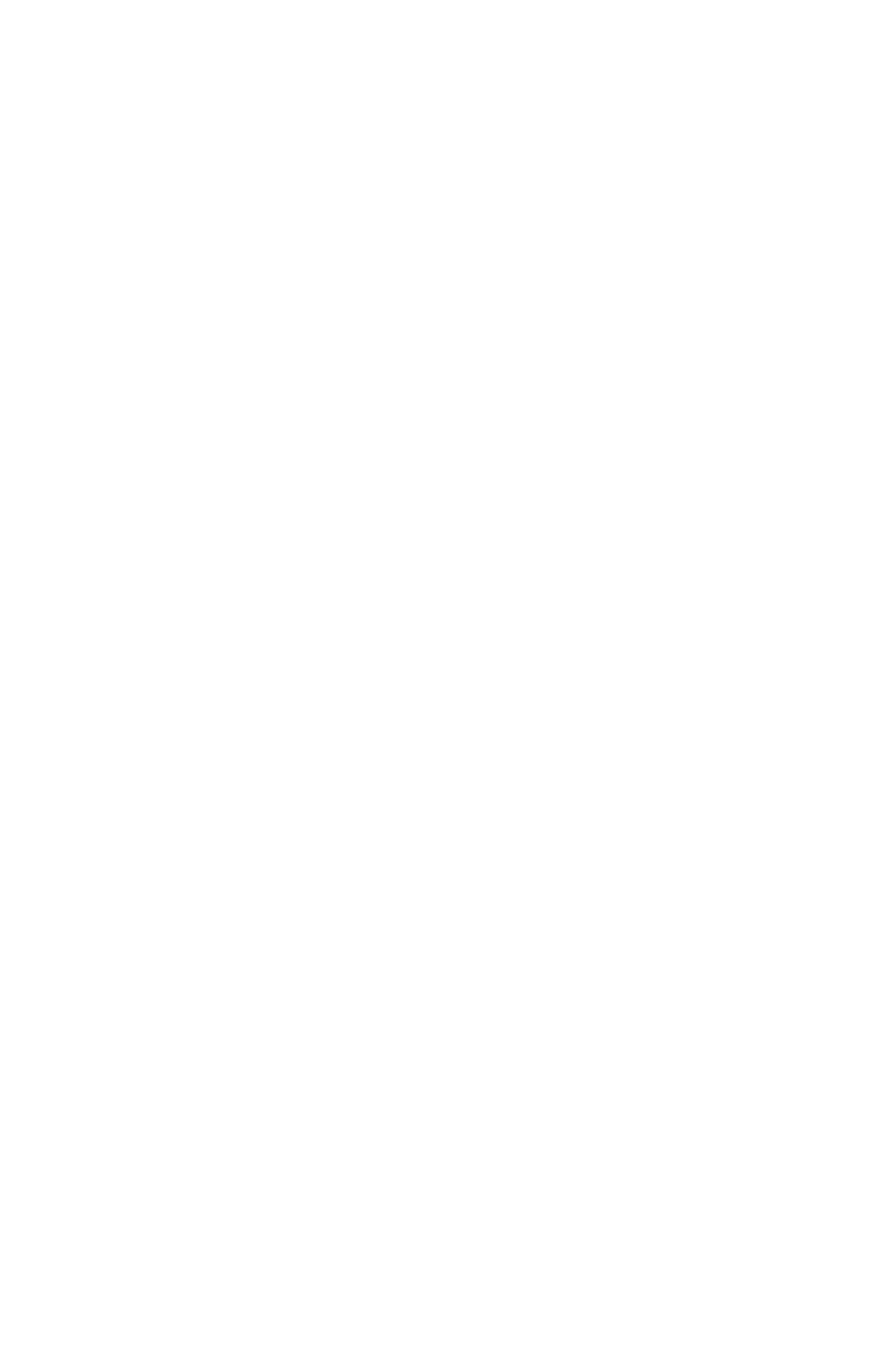# An Approach to Extended Memorization of Scripture

# INDEX

- 1. Scripture memorization commanded and encouraged
- 2. Benefits of Scripture memorization
- 3. Overcoming excuses for not memorizing
- 4. Advantages of memorizing books of the Bible as opposed to individual verses
- 5. Making the commitment before God
- 6. Choosing your first book
- 7. Surveying the terrain
- 8. Daily procedures
	- a) retaining old verses
	- b) learning new verses
- 9. Weeding the garden
- 10. Long‐term reten Ɵon and/or moving on to other books
- 11. Memorizing long books or memorizing faster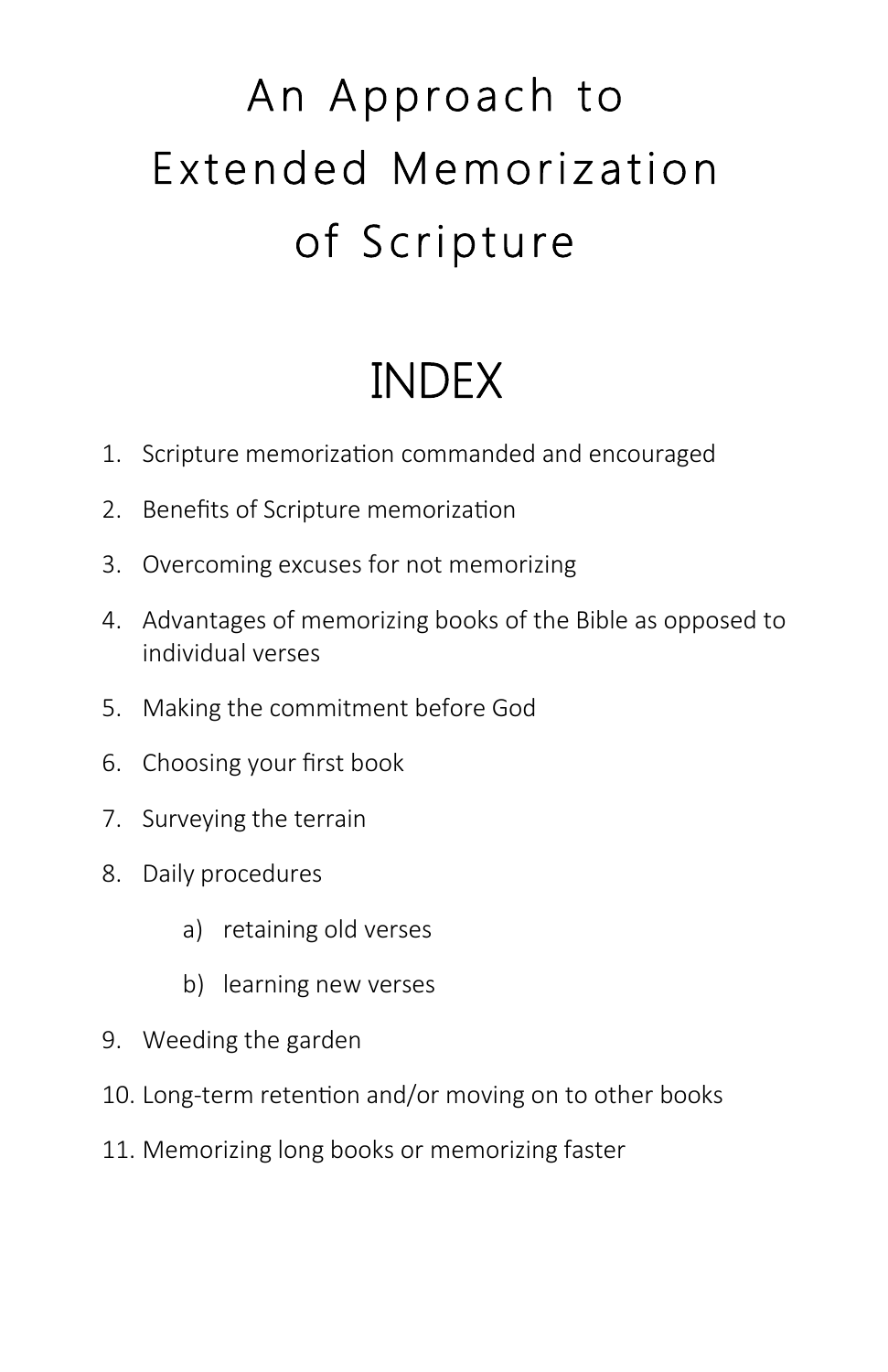# SCRIPTURE MEMORIZATION COMMANDED

Welcome to the rich and challenging journey of extended memorization of Scripture! You are about to embark on one of the most searching and rewarding exercises of spiritual and mental labor anyone could ever attempt: the memorizing of whole chapters and books of the Bible. This effort will challenge you to the depths of your being. Not simply because memorizing is hard work (it is), but because the verses themselves will search your souls with the light of God's perfect Word. Some days memorizing are harder than others, and it gets harder as you get older and busier. But the rewards of knowledge of God's Word and of growing intimacy with Christ will make all your labor in the face of these challenges worthwhile.

As you face the challenges of extended memorization, it is good to know whether God is commanding you to do this. Scripture is very clear that God does not want us to innovate when it comes to pleasing Him: He wants simple obedience. "To obey is better than sacrifice." (1 Samuel 15:22) Jesus said "If you love me, you will obey what I command." (John 14:15) Now the incredible beauty of the Christian life is that we learn that the Lord will enable us to keep all His commands by the power of the Holy Spirit. Ezekiel 36:27 promises that God will put His Spirit in us and move us to follow His commands and be careful to keep His laws. If this is so, the amazing power of the New Covenant in Christ is that God's commands become promises of what He will do in our lives by His Spirit.

So, has God commanded us to memorize Scripture? Yes, I believe He has in many places, and that Scripture encourages memorization in other places. Let's look at some key passages.

In John 15, Jesus likens Himself to a vine and believers as branches that must abide (or live, dwell, remain) in Him in order to stay alive and be fruitful. In John 15:7-8, Jesus gets even more specific, saying that if we remain in Him and His words (plural!) remain/live/dwell/abide in us, then we may ask whatever we wish and it will be given to us.

#### *John 15:7‐8 If you remain in me and my words remain in you, ask whatever you wish, and it will be given you. This is to my Father's glory, that you bear much fruit, showing yourselves to be my disciples.*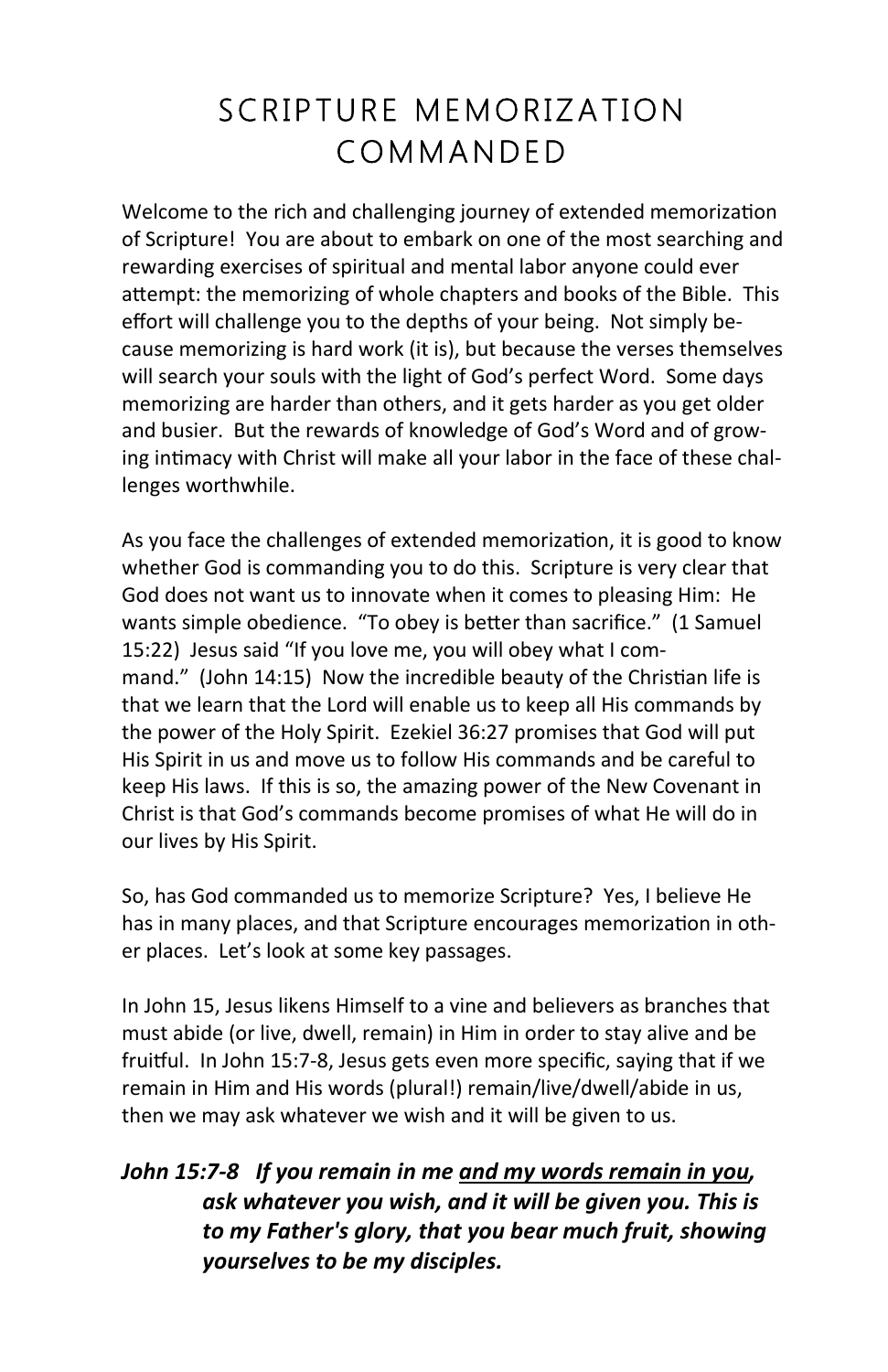This is the essence of the fruitfulness by which we will both glorify God and prove that we are Jesus' disciples. But what does it mean to have Jesus' "words" (plural!) remaining/living/dwelling/abiding in us? It means at least that we can remember them. More than that, it means that they are captivating our minds and hearts, multiplying and spreading like yeast within us, dominating our heart more and more. It is hard for me to see how this can be done as fully as Jesus intends apart from memorization.

Similar to this passage is Paul's commandment to the Colossians:

#### *Colossians 3:16 Let the word of Christ dwell in you richly as you teach and admonish one another with all wisdom, and as you sing psalms, hymns and spiritual songs with graƟtude in your hearts to God.*

How can we obey this commandment fully apart from memorization? By saturating our minds with the Word of God, and by continually keeping it in front of us, we may obey Paul's words here.

Along with these verses come some from the Old Testament which speak of God's people meditating on God's Word "day and night." Before the invention of the moveable type printing press by Gutenburg in 1439, Bibles were copied by hand and extremely expensive. Only a small percentage of God's people would have had their own copies of God's Word. So to meditate "day and night" on a passage meant to have memorized it:

- *Psalm 1:1‐3 Blessed is the man who does not walk in the coun‐sel of the wicked or stand in the way of sinners or sit in the seat of mockers. But his delight is in the law of the LORD, and on his law he meditates day and night. He is like a tree planted by streams of water, which yields its fruit in season and whose leaf does not wither. Whatev‐ er he does prospers.*
- *Joshua 1:8 Do not let this Book of the Law depart from your mouth; meditate on it day and night, so that you may be careful to do everything wriƩen in it. Then you will be prosperous and successful.*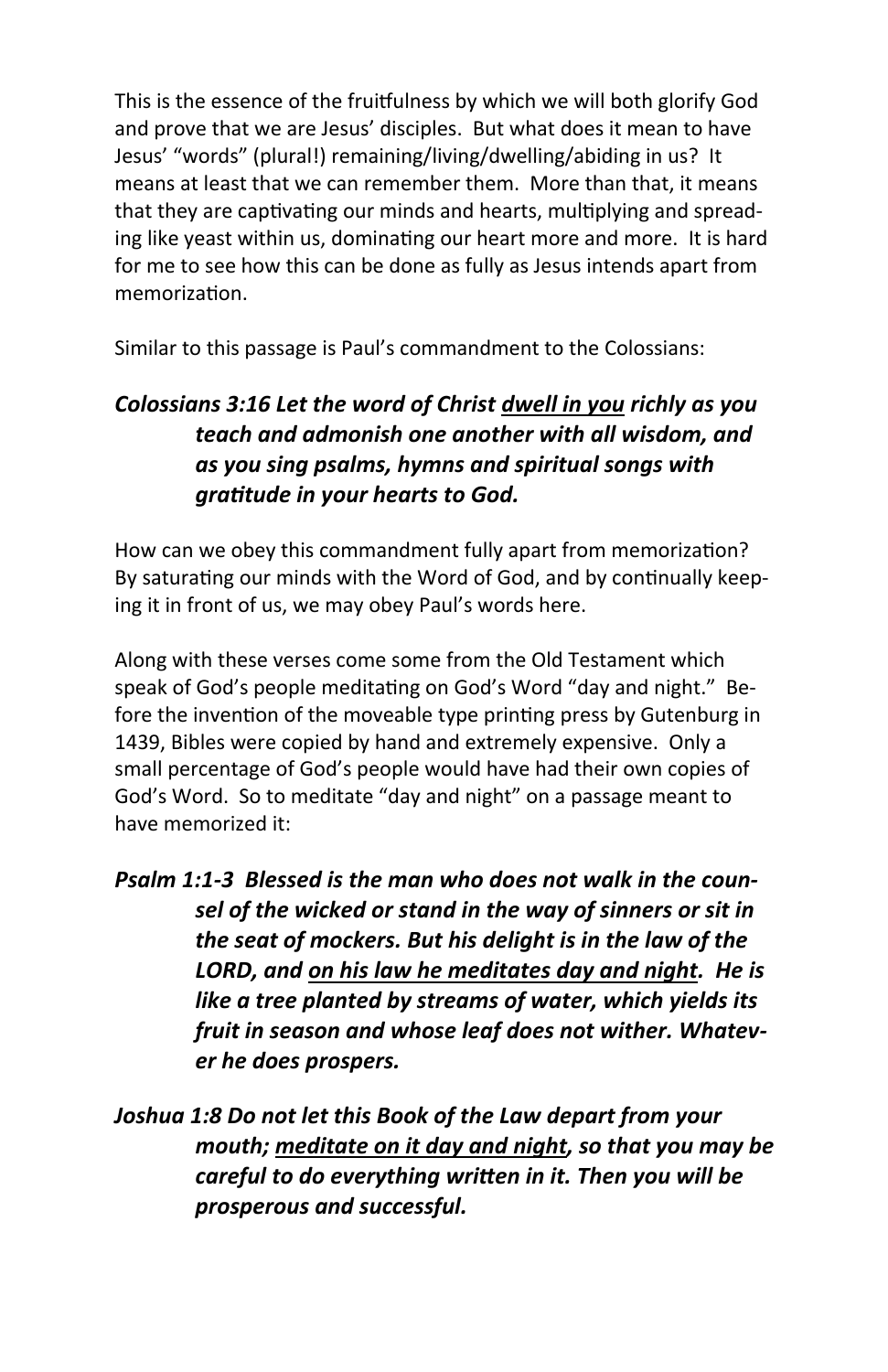#### *Psalm 119:97 Oh, how I love your law! I meditate on it all day long.*

#### *Psalm 119:148 My eyes stay open through the watches of the night, that I may meditate on your promises.*

It is the same for us today, even in our blessed age in which the Word of God is so readily accessible to so many of God's people. Meditating on Scripture continually ("day and night" or "all day long") is very difficult without memorization.

Some passages in Proverbs speak of storing up God's commands within us:

*Proverbs 2:1‐6 My son, if you accept my words and store up my commands within you, turning your ear to wisdom and applying your heart to understanding, and if you call out for insight and cry aloud for understanding, and if you look for it as for silver and search for it as for hidden treasure, then you will understand the fear of the LORD and find the knowledge of God. For the LORD gives wis‐ dom, and from his mouth come knowledge and under‐ standing.* 

#### *Proverbs 7:1‐3 My son, keep my words and store up my com‐ mands within you. Keep my commands and you will live; guard my teachings as the apple of your eye. Bind them on your fingers; write them on the tablet of your heart.*

If you read these two passages carefully, they seem to lead directly to the discipline of memorization. What does it mean to "store up God's commands within you" apart from memorizing them? The second passage speaks of writing the teachings of God on the "tablet of your heart." That seems like memorization to me!

Perhaps one of the best known verses on memorization comes from Psalm 119, that marvelous and complex poem of praise for the perfection of God's Holy Word. In verse 9, we have a clear recommendation of memorization, coupled with a powerful motive—personal holiness: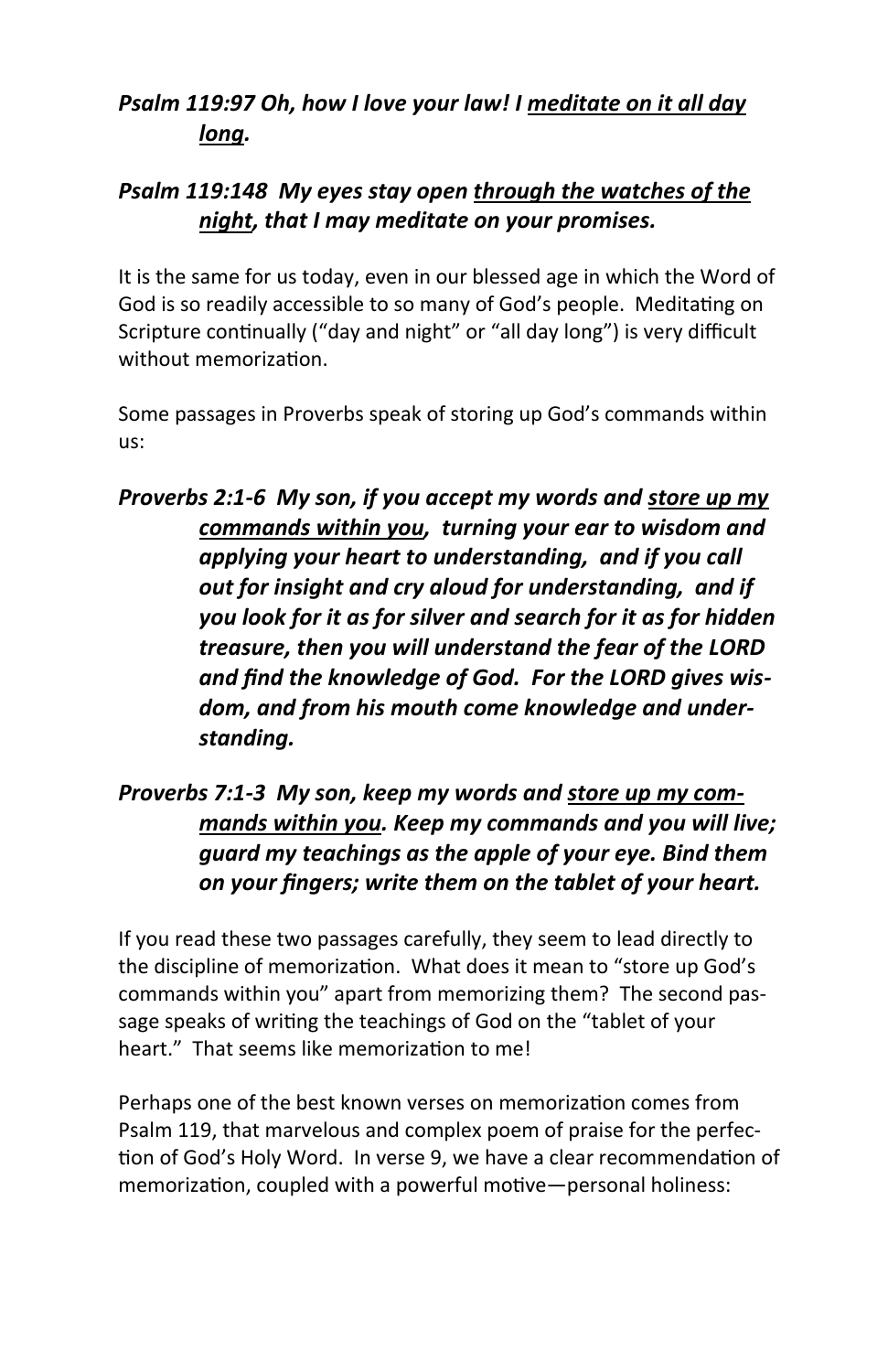#### *Psalm 119:11 I have hidden your word in my heart that I might not sin against you.*

So also Deuteronomy 6 commands Jewish fathers to have God's word "upon their hearts" and to "sharpen them" (the literal Hebrew word translated, "impress"):

#### *Deuteronomy 6:6‐7 These commandments that I give you today are to be upon your hearts. Impress (lit. "sharpen") them on your children. Talk about them when you sit at home and when you walk along the road, when you lie down and when you get up.*

If you read these vital words carefully, the strong sense of memorization will come clearly to the fore. What does it mean to have these commandments (plural!) "upon our hearts"? I am not saying that memorization is sufficient to fulfill this, but it may well be necessary—or at least helpful! And how can you talk about the commands of God so continually with your children while walking along the road if you can't recite their content? The word "impress" ("sharpen") implies a continually repeated hearing of God's commands... it's going on all the time. Again, that points to memorization.

Finally, consider the words of James 1:

#### *James 1:22‐25 Do not merely listen to the word, and so deceive yourselves. Do what it says. Anyone who listens to the word but does not do what it says is like a man who looks at his face in a mirror and, after looking at himself, goes away and immediately forgets what he looks like. But the man who looks intently into the perfect law that gives freedom, and con Ɵnues to do this, not forge ƫng what he has heard, but doing it‐‐ he will be blessed in what he does.*

What could be clearer than this? If we do not forget the Word of God after we've read it but rather continually gazing into its truth, what does it mean but to remember it? And another word for continually remembering the Word is memorizing it.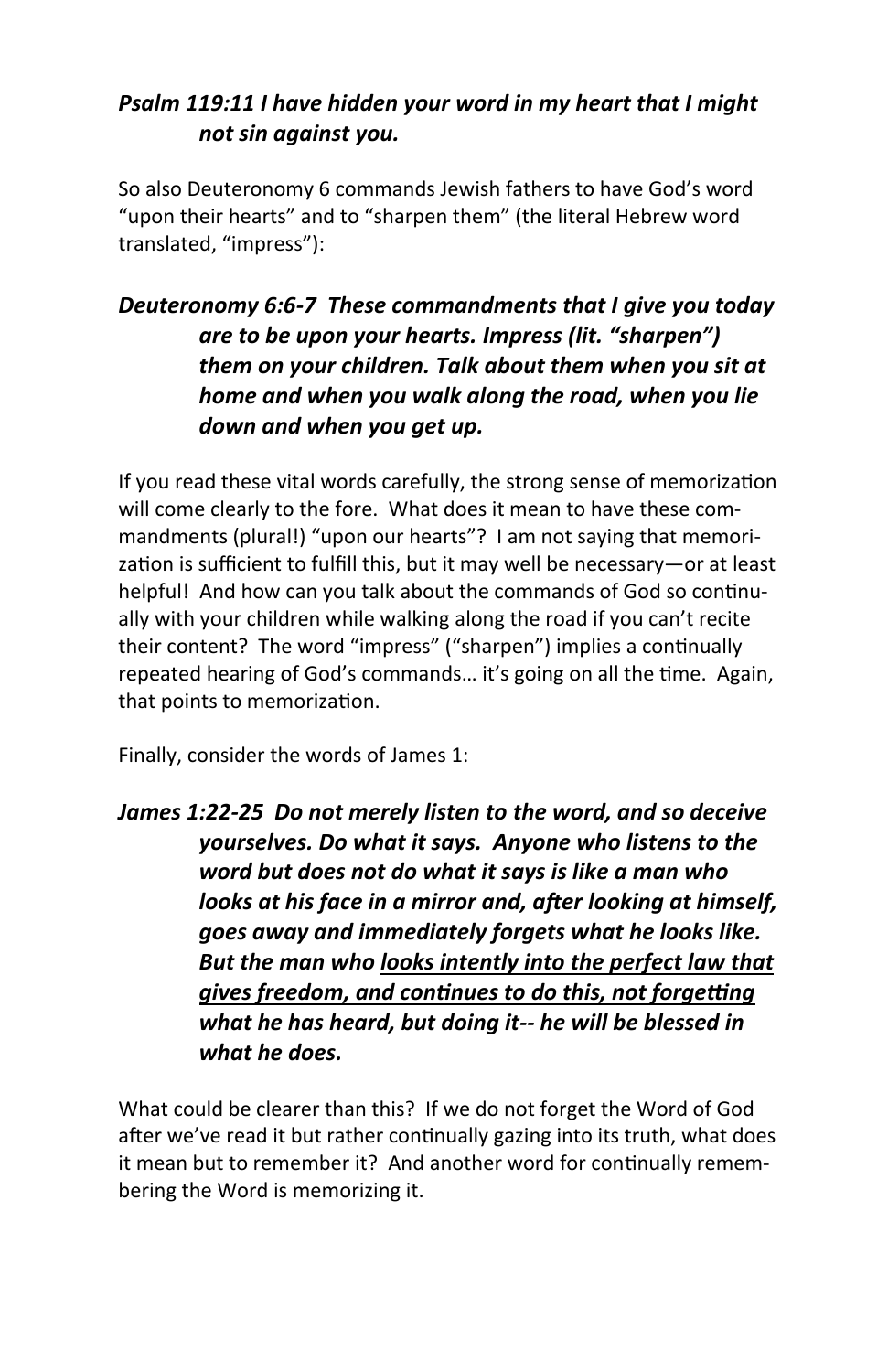# THE BENEFITS OF SCRIPTURE MEMORIZATION

There are numerous spiritual benefits to the memorization of Scripture. A proper assessment of these benefits begins with understanding the role of the written word of God in our spiritual development. Jesus Christ openly stated that our spiritual existence depends upon the word of God: "Man does not live on bread alone, but on every word that comes from the mouth of God." (Matthew 4:4) The words of God are written in only one place: the Bible. Also, according to the Apostle Peter one of our ongoing responsibilities is to "grow in the grace and knowledge of our Lord Jesus Christ," (2 Peter 3:18) and that we are to "make every e ffort to add to our faith goodness, and to goodness knowledge…" (2 Peter 1:5). But how are we to grow? Growth in the Lord is called "sanctification," the process by which we become more and more like Jesus Christ and more and more separated from the world. Jesus Christ says that happens by the Word of God: "Sanctify them by the truth; your word is truth." (John 17:17) However, the Word of God must enter us through our MIND—through our understanding—in order to change our hearts. Thus we are to meditate deeply on Scripture in order to understand it better, so that our hearts may be changed. And we are to meditate on "**every** word that comes from the mouth of God." There is no more useful discipline to this careful process of verse by verse meditation than memorization. Memorization is not the same as meditation, but it is almost impossible for someone to memorize a passage of Scripture without somewhat deepening his/her understanding of those verses. Plus, once the passage is memorized, a lifetime of reflection is now available through ongoing review... while driving on long trips, while walking on beaches, while conversing with friends, memorized verses can flow from you and cause a deepening of understanding.

Furthermore, these verses also sanctify us by causing us to hate sin and to determine to fight it vigorously. Through memorization, we are able to stand in the moment of temptation through the "sword of the Spirit, which is the Word of God." (Ephesians 6:17) Therefore the Psalmist says, "How can a young man keep his way pure? By living according to your word. I have hidden your word in my heart that I might not sin against you." (Psalm 119:9,11)

In addition, the word sanctifies us by transforming our entire worldview from secular to heavenly: "Do not be conformed any longer to the pattern of this world, but be transformed by the renewing of your mind. Then you will be able to test and approve what God's will is—his good, pleasing, and perfect will." (Romans 12:2) The "renewing of your minds" happens by the flow of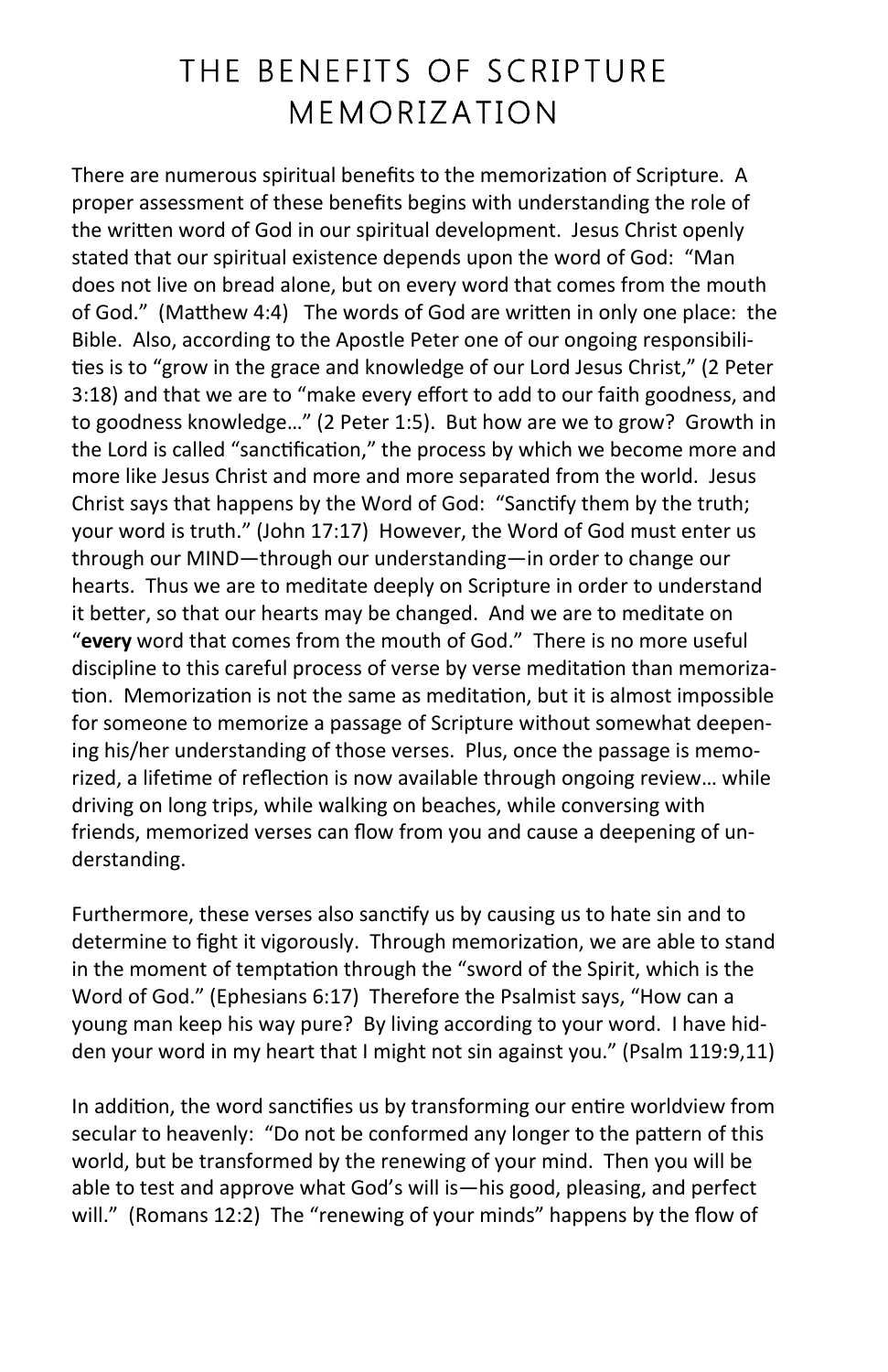Scripture through them like a pure river. As this river flows through your mind constantly, you will see things more and more the way God does, if you are a child of God… for "we have the mind of Christ." (1 Corinthians 2:16) This gives us more and more wisdom to deal with this world.

However, this benefit does not merely bless US in our own growth and development, but it becomes a treasure trove for the growth of the church as well. The Scripture memorizer will be used mightily by God to teach and encourage other Chris Ɵans, with an apt word from the perfect Word of God: "Let the word of Christ dwell in you richly as you teach and admonish one another with all wisdom..." (Colossians 3:16) How better can you obey Colossians 3:16 than by Scripture memoriza Ɵon? The "word of Christ" will indeed "dwell in you richly" as you memorize it, and then work it over in your mind through meditation. Then you will most certainly be useful to God to "teach and admonish" another brother or sister. Scripture builds the Church to its final doctrinal and practical maturity (Ephesians 4:13-16), and God uses those who memorize it to do this building in a powerful and eternally fruitful way.

Finally, the memorization of Scripture enables us to bless lost people with a powerful and vivid presentation of the gospel of salvation. "Faith comes from hearing the message, and the message is heard through the word of Christ." (Romans 10:17) Those who memorize Scripture obey Peter's command in this regard: "Always be prepared to give an answer to everyone who asks you to give a reason for the hope that you have." (1 Peter 3:15) The "prepara Ɵon" Peter had in mind is powerfully done by memorizing Scripture. Remember that it is Scripture which is "able to make you wise for salvation through faith in Christ Jesus." (2 Timothy 3:15) The evangelist who stores up Scripture on the life of Christ, for example, can vividly retell the miracle stories to a generation which is biblically illiterate, which knows very little about the life of Christ. That person can also give the theology of salvation from Paul's epistles, if they have memorized those books. In short, Scripture memorization makes one a much more powerful and effective evangelist.

There are other benefits: comfort during trials and bereavement, power and wisdom for counseling, the development of heavenly-mindedness, the manifestation of the fruit of the Spirit, conviction over indwelling sin, fruitful passage of time while waiting for delayed plane flights, etc. Suffice it to say that this is well worth our Ɵme.

When Judgment Day comes, we will regret the waste of a single moment not used for the glory of Christ. We will, however, not regret one moment we spent diligently studying God's Word and hiding it in our heart. We will only wish we'd spent more time doing this.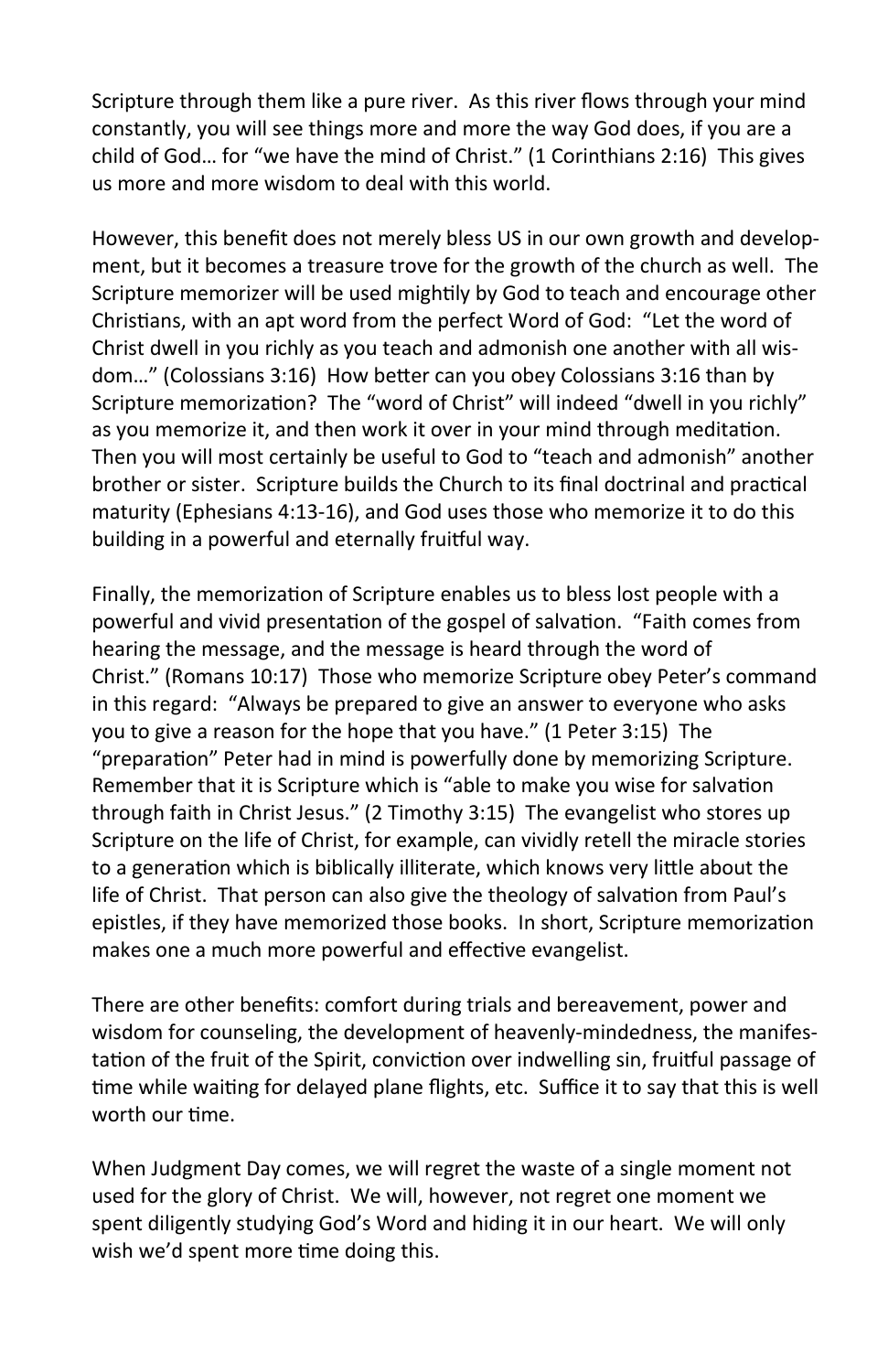# OVERCOMING EXCUSES FOR NOT MEMORIZING

The human heart is deceitful and twisted in so many ways (Jeremiah 17:9). We can make amazing excuses against doing things that the Lord has commanded, and that would be richly beneficial to us. I want to expose and refute very briefly a number of the more common excuses:

#### **1) "I don't have a good memory"**

Actually, you have a much better memory than you think. Consider how many song lyrics you have memorized, many of which you don't even like! Consider how many facts of history or literature are burned in your mind. Consider how many phone numbers and addresses and significant dates are written permanently on your heart. You have a sufficiently good memory to begin memorizing Scripture. And the more you do, the better your memory will become.

#### **2) "It will take too much Ɵme"**

This is really an exposure of your priority structures. We make time for whatever is truly important to us. I don't deny that memorizing books of the Bible is very time consuming, but it is also very rewarding.

#### **3) "I'm too busy"**

This is another version of the previous excuse. It all comes down to your priorities, to the value you place on the Word of God and on your spiritual health. Admittedly, there are some seasons of life that are busier than others, and in those times, your memorization may be greatly reduced. But a settled pattern of your life should be to work daily on memorizing Scripture.

#### **4) "I'm not very interested"**

Ouch! This is one of the worst excuses of all. At least the individual is honest... but honest about what—that he/she has very little interest in the Word of God?! Such an attitude might very well be exposing an unregenerate heart. A genuine Christian loves the Word of God and hungers and thirsts for it. This terrible excuse comes from a heart riddled with idols and worldliness and is in great spiritual danger.

#### **5) "I've tried before and it never really worked"**

Scripture memorization doesn't "work"... WE work. I know that memoriza Ɵon is hard work, but God can give us the strength to do it by His Spirit. Scripture memorization is a discipline, and it will develop stronger and stronger as we do it more and more. We will get "in shape" as we do it.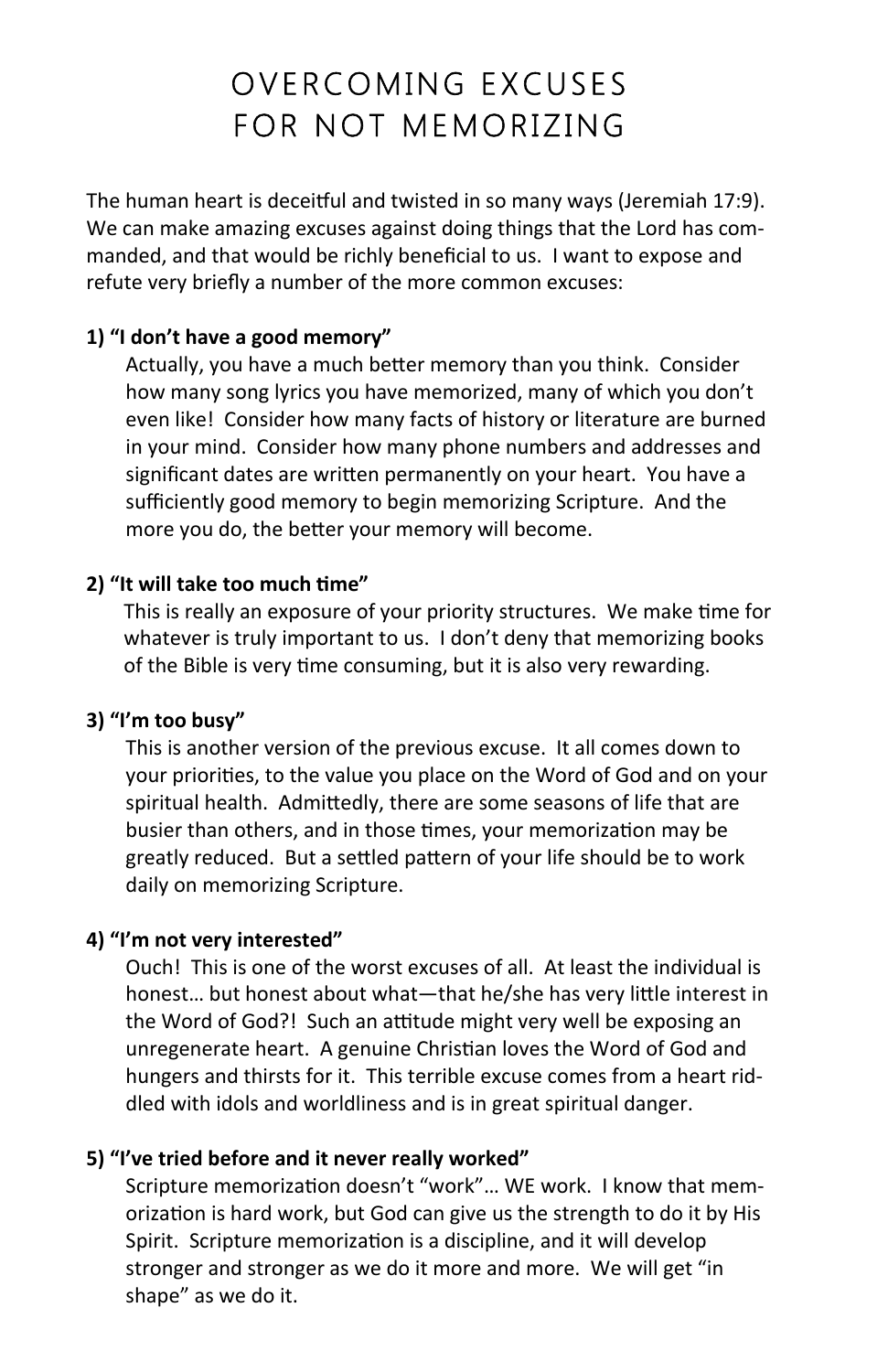#### **6) "I don't see the benefit of working on it that hard"**

The Word of God is lavish in its promises of blessing to all who will trust it and follow it. Psalm 1:1-3 (quoted above) promises that, if we meditate on God's Word day and night, we will be blessed in whatever we do! What could be better than that? The New Testament links that blessing directly to the person and work of Jesus Christ. By the Scripture, we come to faith in Christ, and by the Scripture we flourish in that faith. Nothing can make you richer (spiritually, I mean) than the Word of God!

#### **7) "I read the Bible every day… why do I need to memorize it?"**

Obviously it is not true that we get nothing out of merely reading the Word of God. That is obviously untrue. Even if we work very hard at memorization, we will memorize only a small percentage of the overall Bible. We will get value out of whatever we read from God's Word. But I believe the value is proportional to our understanding and internalization of the Word. The more deeply we meditate and absorb those truths, the more completely we will be blessed.

#### **8) "I don't know what translaƟon to use"**

The choice of a proper translation is a weighty one, since we will be more or less "stuck" with whatever one we invest ourselves in over years and years. There are no perfect translations, but in English, there are many excellent ones. We are rich among all the languages on the Earth to have so many options. I would recommend you research the strengths and weaknesses of all the major translations, and make a wise choice. Then go ahead and memorize and don't look back. Unless, of course, the publisher of that translation decides to change it for suspect theological reasons and pull all the old copies off the shelves and out of the cyber-world. Then you have to choose another one.

#### **9) "I might become prideful"**

The shocking news proclaimed by the Bible is that you're already prideful! Pride is deeply woven into the fabric of our sin nature. The Word of God is the remedy, not the cause of pride. If you think you will struggle with pride, then memorize some verses on pride and/or humility. But refraining from memorizing because you might get prideful is foolish. Rather ask God to keep you humble as you learn the richness of His Word.

#### **10) "I don't know how to do it"**

That is what this booklet is for. I pray it will help you!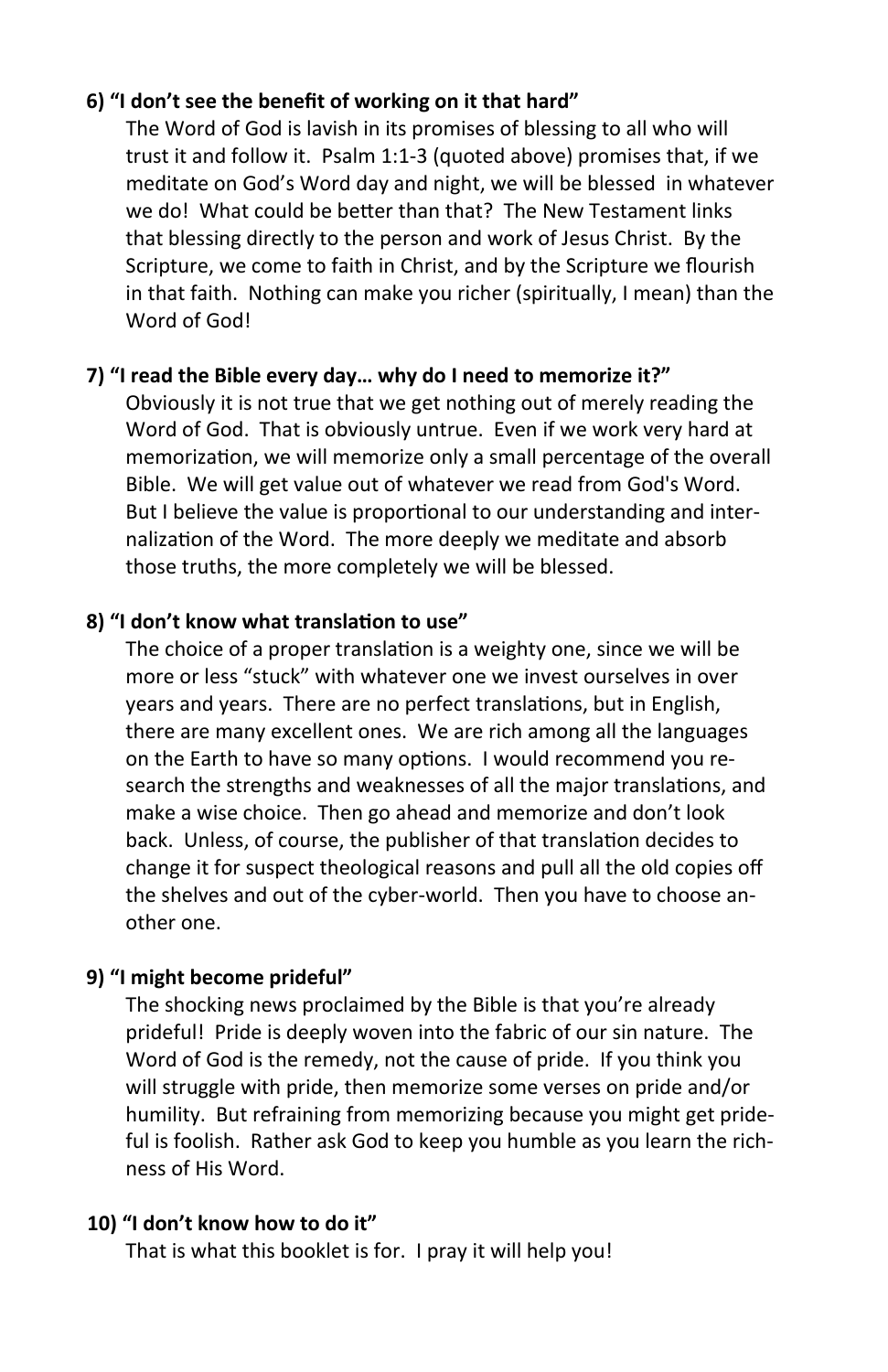# MEMORIZING BOOKS IS BETTER THAN MEMORIZING INDIVIDUAL VERSES

Jesus said, "Man does not live on bread alone, but on **every** word that comes from the mouth of God." (Matthew 4:4) Paul said "**All** Scripture is God-breathed, and is useful for teaching rebuking, correcting, and training in righteousness…" (2 Timothy 3:16) Paul told the Ephesian elders in Acts 20:27, "I have not hesitated to proclaim to you the whole will of God." Memorizing individual verses tends to miss intervening verses that the individual does not feel are as significant. If we continue to focus only on our "favorite" passages of Scripture, we may well miss something new that God wants to say to the church through a neglected portion of His Word. God does not speak any word in vain, and there are no wasted passages of Scripture.

This approach also aids in the proper teaching of the Word. The best mode of teaching and preaching is expository—setting forth in good order what God says. Preaching topically, while necessary from time to time, is not the best standard mode of ministry, for the pastor/teacher will tend to say no more than what he already has understood from those "favorite" verses. But a teacher who goes through the entire passage will undoubtedly open up a new world to his hearers, exciting them with observations they are not likely to have seen before. Thus, memorizing books leads to a constant discovery of new insights, which keeps love for the Word vibrant and thrilling.

Also, since much of Scripture is written to make a rational case, there is a flow of argumentation that is missed if individual verses are memorized. But memorizing entire books verse by verse enables the person to go easily from the "trees to the forest" and back again. This person will be able to tell you the overall flow of the book of Galatians, for example, as well as how each paragraph fits into this flow, and how each verse contributes to each paragraph. Thus, there is far less likelihood of taking verses out of context when enƟre books are memorized. But those who memorize individual verses are particularly prone to taking verses out of context.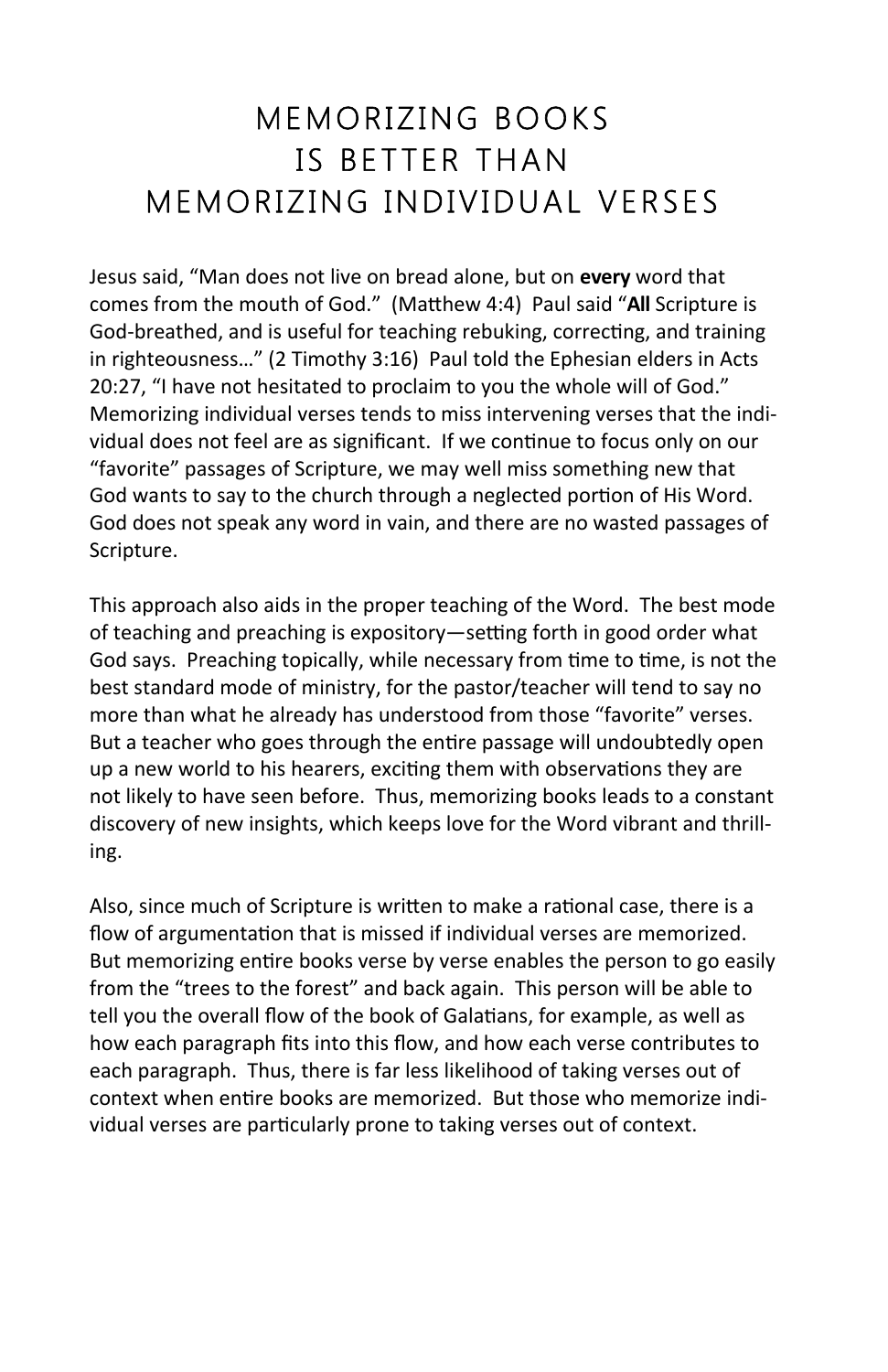# MAKING THE COMMITMENT BEFORE GOD

Go to the Lord in prayer and ask Him if He wants you to invest time in Scripture memorization. Listen to Him, confident that He will guide you. Once you have that sense from God, ask Him humbly for help from the Holy Spirit. Ask Him to protect you from spiritual pride… God hates pride in every form (see Isaiah 2:6-22 and Luke 18:9-14), and while knowledge of the Bible is absolutely essential to spiritual maturity, yet Biblical knowledge without love for God and neighbor "pu ffs up" a person (1 Cor. 8:2) and is useless to God and actually harmful to the church. God is well able to take away your ability to memorize if you use it for your own glory. Then, humbly make the commitment before God that you will invest time in Scripture memorization. Later, after you choose your book to memorize, you will have the opportunity to make a written covenant before God concerning your commitment.

# CHOOSING YOUR FIRST BOOK

Once you have sensed God's leadership and have made the commitment before God that you will memorize a whole book of the Bible, the next step is to choose the book. This, too, should be done with prayer and a sense of the leadership of the Holy Spirit. Some practical concerns should guide your choice as well:

1) **Not too long (or too short?)**: Your first book should not be too long, lest you get discouraged in the way and give up. The greatest obstacle to lasting achievement in this arena is lack of perseverance... just giving up. We give up usually because the way seems too long and we feel we lack the strength for the rest of the journey. Just as one who someday wants to finish a marathon does not begin simply by running 26.2 miles but must rather work up to that level, so it is also with extended Scripture memorization. You must get the discipline deeply rooted in your daily habits and you must develop your memory skills before you can attempt a really long book. Start with one around 90-160 verses long. There are shorter books of the Bible, but 2 John or 3 John may not have the same impact on your life as one of the longer epistles. However, all Scripture is God-breathed (2 Timothy 3:16), and therefore God may call you to start with 2 John.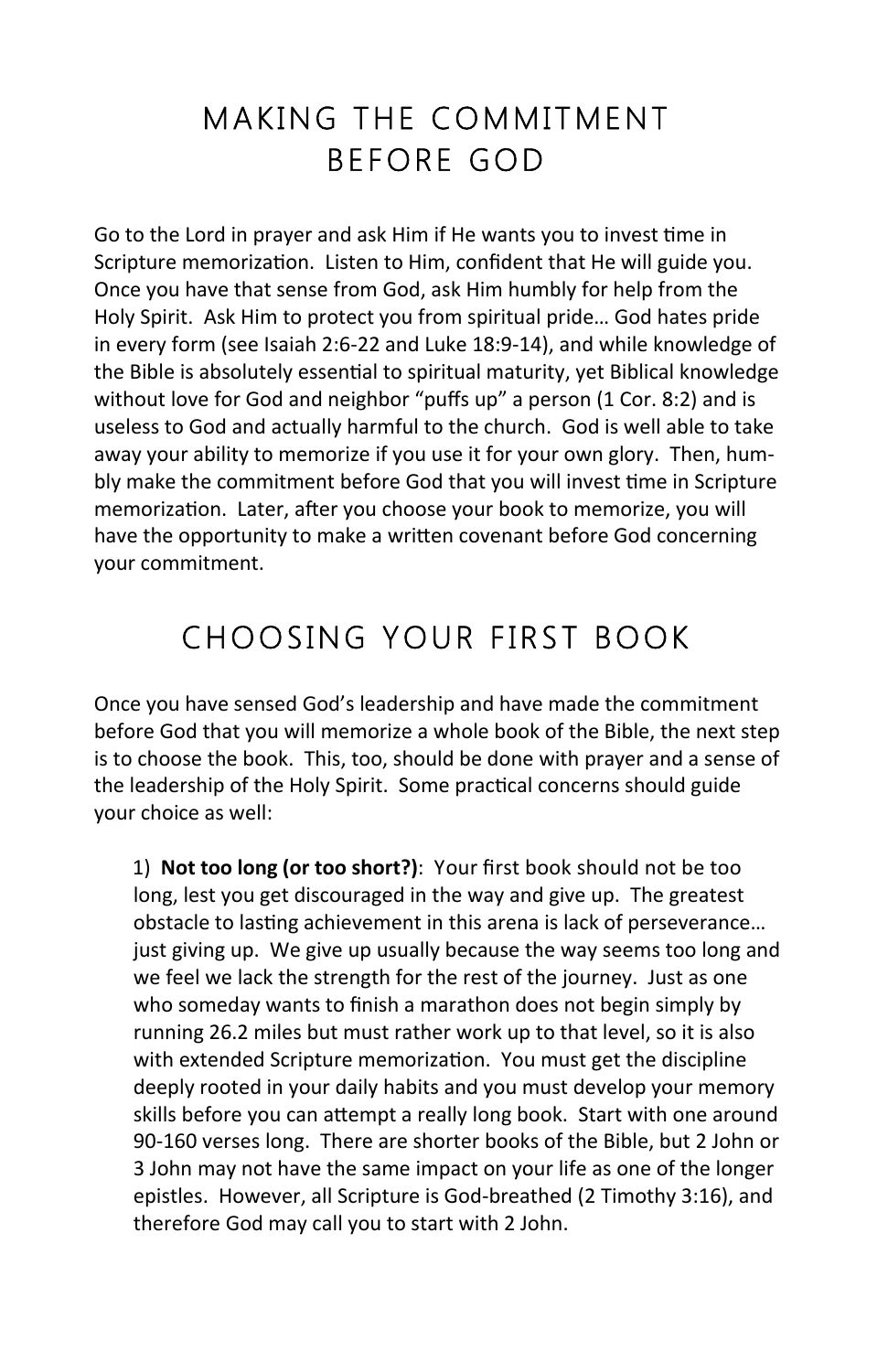2) **One that sƟrs your passions**: Choose a book that God has used in the past to minister to you, and that you think would be most useful in your personal walk with Christ and in your ministry to others. You should also choose a book that still has some mysteries to you (as all Scripture should and does), and that you see as an adventure in learning.

After you have assessed your options, bring various options before the Lord in prayer and listen to His voice. Ask Him to guide you, and He will direct your choice.

# SURVEYING THE TERRAIN

The next step is to survey the entire book for length, and decide how quickly you feel you can memorize it. Perhaps you can start at one verse per day, six days per week. I always recommend taking one day off per week so you don't get burned out, or to take up the slack for days in which you are sick or exceptionally busy.

The way you survey the terrain is this:

1) Count the number of verses in the entire book.

2) Divide that number by the number of verses you will memorize per week. This is how many weeks the book should take you.

3) Look at a calendar and determine a tentative finish date.

4) If needed, add 10% so as to not feel under tremendous pressure until you get used to this lifestyle (i.e. if you are doing Ephesians-155 verses—at the rate of 6 verses per week, it will take you 26 weeks, or exactly 6 months; add 10% —3 weeks—for a total of 29 weeks).

5) Make a covenant before the Lord that, with his help, you will memorize this book by this date:

"Lord, having sought you in prayer, I believe that you have led me to memorize *(name of the book)* . I now dedicate myself to begin this task with your help and for your glory. I commit myself to memorizing this by (date) ."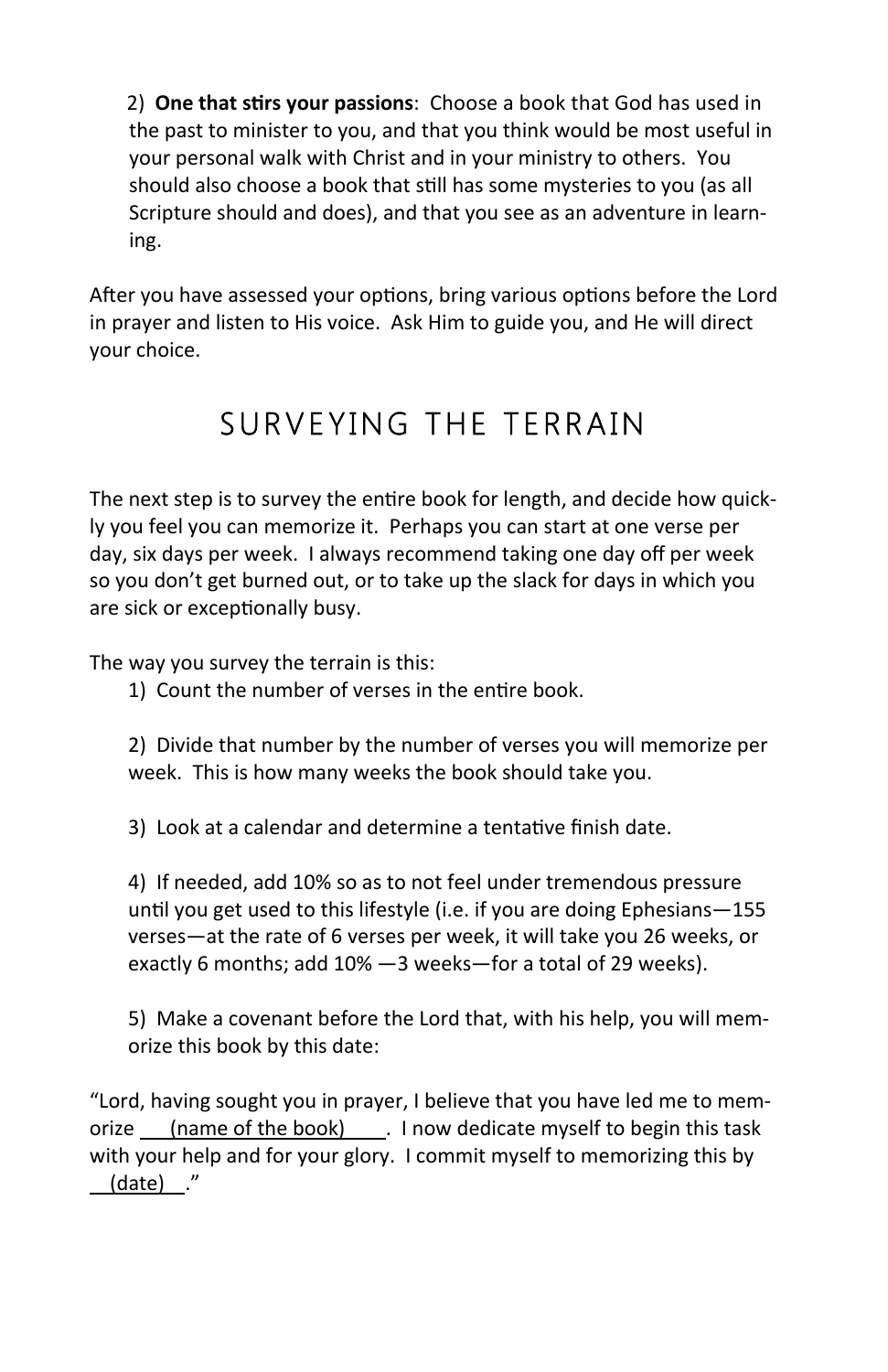Sign and date the covenant, and put it in a place where you can get to it regularly when the times get tough. The purpose of surveying the terrain is to mark out a reasonable pace which will make achievement of your goal a probability. It will teach you how much you need to do every day, and when you should finish. The survey leads to a covenant that helps you keep persevering.

# DAILY PROCEDURES

**Priority of reviewing old verses:** Always give priority in your mind to the retaining of old verses even over the learning of new ones. What's the point in going on to new ones if you don't hold onto the old? This doesn't mean you should re-memorize the old ones… just that you should begin every day's work with review of old verses. Look on that as what you need to do to earn the privilege of acquiring some precious new verses. (Work before play!)

**Repetition over time:** Saying a verse one hundred times in one day is not as helpful as saying it every day for one hundred days. The absolute key to successful Scripture memorization is repetition over a long time period. This is how you retain old verses while learning new ones.

**Memorizing the verse numbers:** An important note is that it is well worth the extra effort to memorize the verse numbers as if they were part of each verse. This will help prevent you from dropping out verses or even whole paragraphs when you're reciting the book all the way through. It will also help you in being able to pick individual verses out to quote to someone for ministry or evangelistic purposes. Finally, it will help you to be able to recall the verses as you are reading Christian books that cite them... you won't have to look them up. Ephesians 1:1-3's verse numbers would be said like this: "*One‐ one*. Paul, an apostle of Christ Jesus by the will of God, to the saints in Ephesus, the faithful in Christ Jesus; *One‐two* Grace and peace to you from God our Father and the Lord Jesus Christ. One-three Praise be to the God and Father of our Lord Jesus Christ…" etc. Longer verse numbers are no di fferent… Ephesians 6:11 would be "*Six‐eleven.* Put on the full armor of God so that you can take your stand against the devil's schemes." Acts 27:25-26 would be "*Twenty‐seven twenty‐five.* So keep up your courage, men, for I have faith in God that it will happen just as he told me. *Twenty‐seven twenty‐six.*, Nevertheless, we must run aground on some island." Don't short-cut this discipline. It actually makes memorization easier in the long run.

**Photographing the verses with your eyes:** Memorization is partly visual. This is not to say that blind people can't memorize the Bible, but just that the memorization process is connected very closely to the eye. Read each new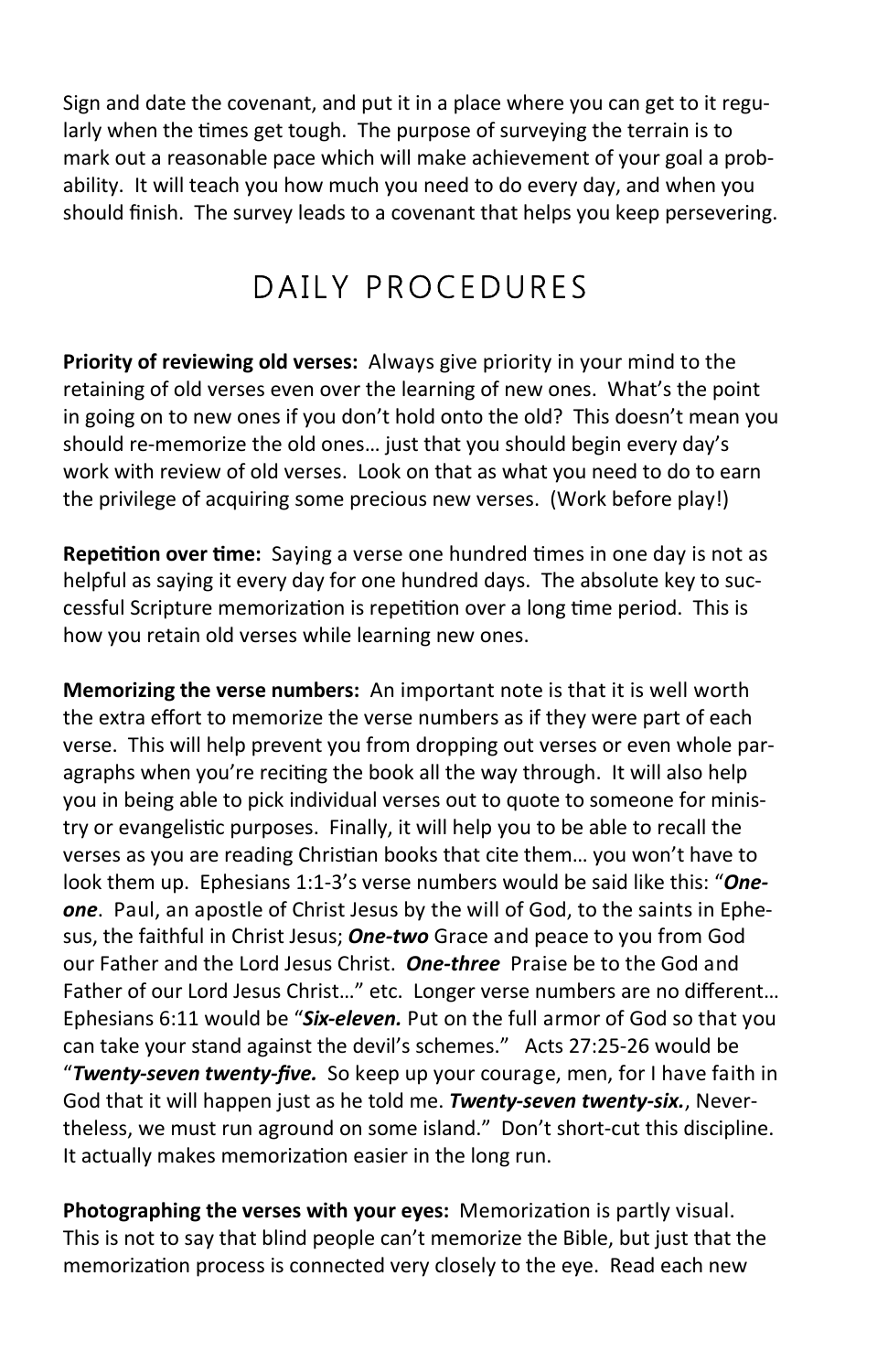verse ten times, covering each words as though photographing it with your eyes. I can still remember where some particular verses were on the page of the Bible I first used to memorize them. Burn each verse into your brain with your eyes.

**Say it out loud:** Another help in memorizing is to say the verse out loud to yourself. The additional sensory input to your brain helps the memorization process. It doesn't have to be very loud, just loud enough so you can hear it. Also, try putting some feeling and interpretation into reciting the verses... this is actually a form of meditation on the verses as you are learning them.

Sample daily procedure: The following is an example of how someone could go about memorizing Ephesians at the rate of one verse per day:

1) Day one: Read Ephesians 1:1 out loud ten times, looking at each word as if photographing it with your eyes. **Be sure to include the verse number**. Then cover the page and recite it ten times. You're done for the day.

2) Day two: **Yesterday's verse first.** Recite yesterday's verse, Ephesians 1:1 ten times, being sure to include the verse number. Look in the Bible if you need to, just to refresh your memory. Now, do your **new verse.** Read Ephesians 1:2 out loud ten times, looking at each word as if photographing it with your eyes. **Be sure to include the verse number**. Then cover the page and recite it ten times. You're done for the day.

3) Day three: **Yesterday's verse first.** Recite yesterday's verse, Ephesians 1:2 ten times, being sure to include the verse number. Again, you should look in the Bible if you need to, just to refresh your memory. **Old verses next, altogether:** Recite Ephesians 1:1-2 together once, being sure to include the verse numbers. Now, do your **new verse**. Read Ephesians 1:3 out loud ten times, looking at each word as if photographing it with your eyes. **Be sure to include the verse number**. Then cover the page and recite it ten times. You're done for the day.

4) Day four: **Yesterday's verse first.** Recite yesterday's verse, Ephesians 1:3 ten times, being sure to include the verse number. Again, you should look in the Bible if you need to, just to refresh your memory. **Old verses next, altogether:** Recite Ephesians 1:1-3 together once, being sure to include the verse numbers. Now, do your **new**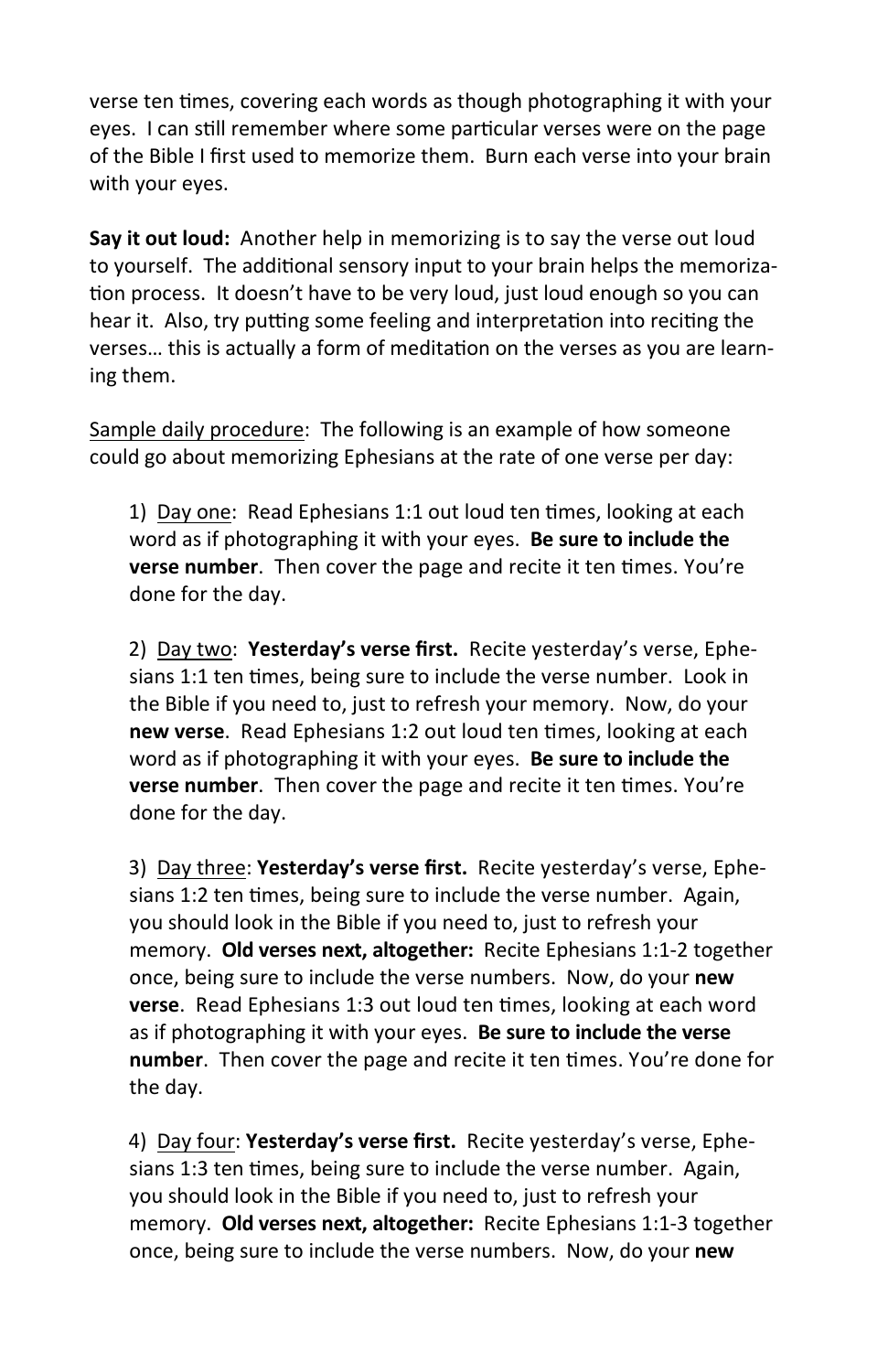**verse**. Read Ephesians 1:4 out loud ten times, looking at each word as if photographing it with your eyes. **Be sure to include the verse number**. Then cover the page and recite it ten times. You're done for the day.

This cycle would continue through the entire book. Obviously, the "old **verses altogether"** stage will soon swell to take the most time of all. That's exactly the way it should be. The entire book of Ephesians can be read at a reasonable rate in less than fifteen minutes. Therefore, the "old **verses altogether"** stage of your review should not take longer than that on any given day. Do it with the Bible ready at hand, in case you draw a blank or get stuck… there's no shame in looking, and it actually helps to nail down troublesome verses so they will never be trouble again. Therefore, your 60<sup>th</sup> day should look like this:

60) Day sixty: (eight days off in that span means you're on your  $52<sup>nd</sup>$ new verse, which would be Ephesians 3:7) **Yesterday's verse first.** Recite yesterday's verse, Ephesians 3:6 ten times, being sure to include the verse number. Again, you should look in the Bible if you need to, just to refresh your memory. **Old verses next, altogether:** Recite Ephesians 1:1-3:6 together once, being sure to include the verse numbers. Look in the Bible if you need to, so this process won't take too long. Now, do your **new verse**. Read Ephesians 3:7 out loud ten times, looking at each word as if photographing it with your eyes. **Be sure to include the verse number**. Then cover the page and recite it ten times. You're done for the day.

## WEEDING THE GARDEN

As you recite a book over a long period of time without looking at the Bible, you will gradually begin to make little mistakes or leave verses out (again, this is why memorizing verse numbers is so helpful). In other words, "weeds" will start to grow in the garden of your mind. However, to "weed the garden," once a week, read through the book, looking at each verse carefully with your eyes. This will be in lieu of your "old verses next, altogether" daily task. This simple discipline will correct errors—this will "weed the garden."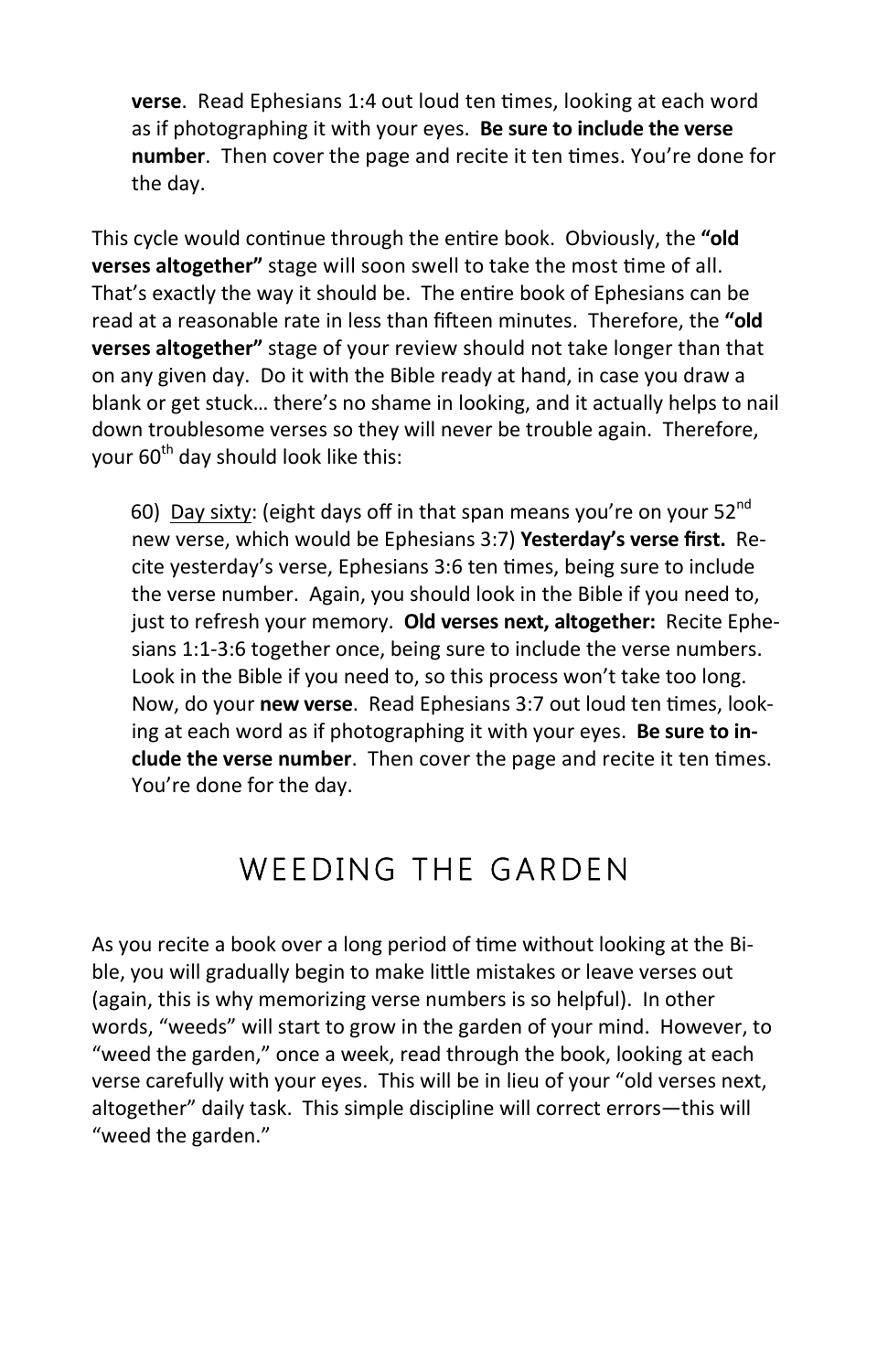# LONG-TERM RETENTION AND/OR MOVING ON TO OTHER BOOKS

Assuming you continue this procedure in Ephesians with no missed days (other than your one day o ff per week), you should be done with the whole book in 26 weeks. When you have learned Ephesians 6:24, "*Six twenty‐four*. Grace to all who love our Lord Jesus Christ with an undying love." You should stop to celebrate…get on your knees and give thanks to God for His goodness to you!

But after your celebration is done, you need to get back to work. If you have done the **"old verses altogether"** stage faithfully, this next stage should not be overly burdensome, even though it may seem like it will: **recite the en Ɵre book from memory for one hundred consecu Ɵve days**. If you have done your work well, after about the second week you probably won't even need the Bible anywhere near you while you do this. Thus, you can do this step while in the shower, while driving, while washing dishes, while walking down the road, while exercising... it will add no extra time to your busy schedule. What is more, it is in this stage that you begin to see the scope of the entire book of Ephesians (or whatever book you have memorized). You will see large themes that unite chapters together, you will see the flow of the argument, you will discover new things that you never knew before.

Be tough with yourself… one hundred days without missing a single one! You can do it, and you'll be glad you did.

When that is over, you have two options: either you can seek to retain Ephesians indefinitely as you add other books, or you can "kiss the book goodbye" and devote your attention to acquiring new books. While there are advantages to trying to retain old books indefinitely, at some point most people will reach a satura Ɵon level and no longer be able to learn new books while holding on to all the books they've learned in the past. It's a rare person who can hold onto limitless old verses while continually adding new ones. Everyone will come to an end of what they can hold on the "desktop" of their minds—verses readily accessible, ready for quotation. Now, just because you "kiss the book goodbye" doesn't mean you will forget it entirely. The meaning of Ephesians will stick with you, and so will your specific knowledge of all its teachings. You will immediately remember what you know so well as soon as you look at the page, and you will never forget the flow of thought, or even specific insights you've learned. You will forever be able to read the paragraphs with deep insight and sensitivity, and you will know what you're looking for when you flip there to confirm a cross-reference. The Holy Spirit will be able to bring back to mind whatever verses He wants to use to convict you of sin or strengthen your heart or for witnessing. It's all still there—it's just subterranean now! If you should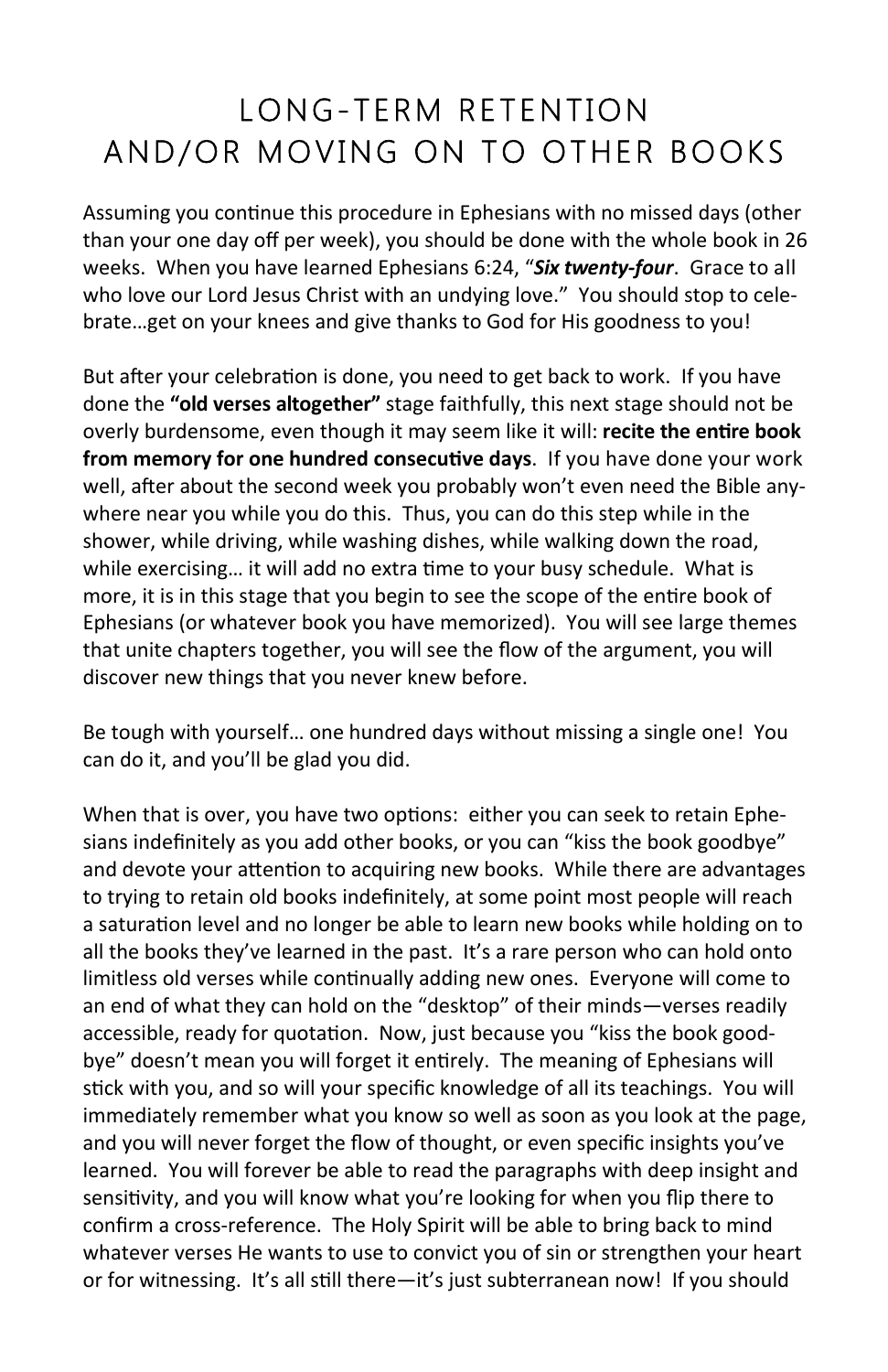ever choose to return and get it uploaded again, it will be far easier than if you'd never memorized it before.

The reason you would "kiss the book goodbye" is to free you up to learn new books without requiring a major change in your lifestyle—entering a Scripture Memorization monastery or cult in which all you do with your life is memorize! If you find that your intake of new books is hampered by seeking to retain old books, then… "Kiss the book goodbye!" Why? For the sake of all the new insights you will gain by learning a new book of the Bible. Not many people will complete memorizing the whole Bible. There will always be more memorization work you can do. So keep learning new books. If on the other hand you do not go on to memorize a new book, then don't "kiss the book goodbye." I'd rather have you doing some memorization than no memorization.

Now if you are one of those rare people who can possibly retain seemingly limitless old books such that you are in no way hindered in memorizing new books by retaining old books, then try this approach: stick the book in a slot (Monday morning, let's say), and recite on Monday morning for the rest of your life. You will never forget it. However, don't forget to "weed the garden".

# MEMORIZING LONG BOOKS & MEMORIZING FASTER

After you've taken six months with Ephesians at the rate of one verse per day, you may feel that you're ready to memorize a longer book. If, for example, you memorized Romans, you would be looking at 432 verses. At the rate of one verse per day, that's close to a year and a half (with a 10% fudge factor in there). That may be too long for you… you're ready to pick up the pace. When I memorized the Gospel of Matthew, I did it at the rate of 36 verses per week... six per day, six days per week. It took me about 9 months, since I didn't maintain that pace the whole time... but Matthew is 1068 verses long... a verse a day would have been much too slow. Let's look at how to do multiple verses in a single day:

1) Day one: Read Matthew 1:1 out loud ten times, looking at each word as if photographing it with your eyes. **Be sure to include the verse number**. Then cover the page and recite it ten times. Repeat for verses 2 through 6, being sure to include the verse numbers. Then, recite the whole six verse section, Matthew 1:1-6, ten times. You're done for the day.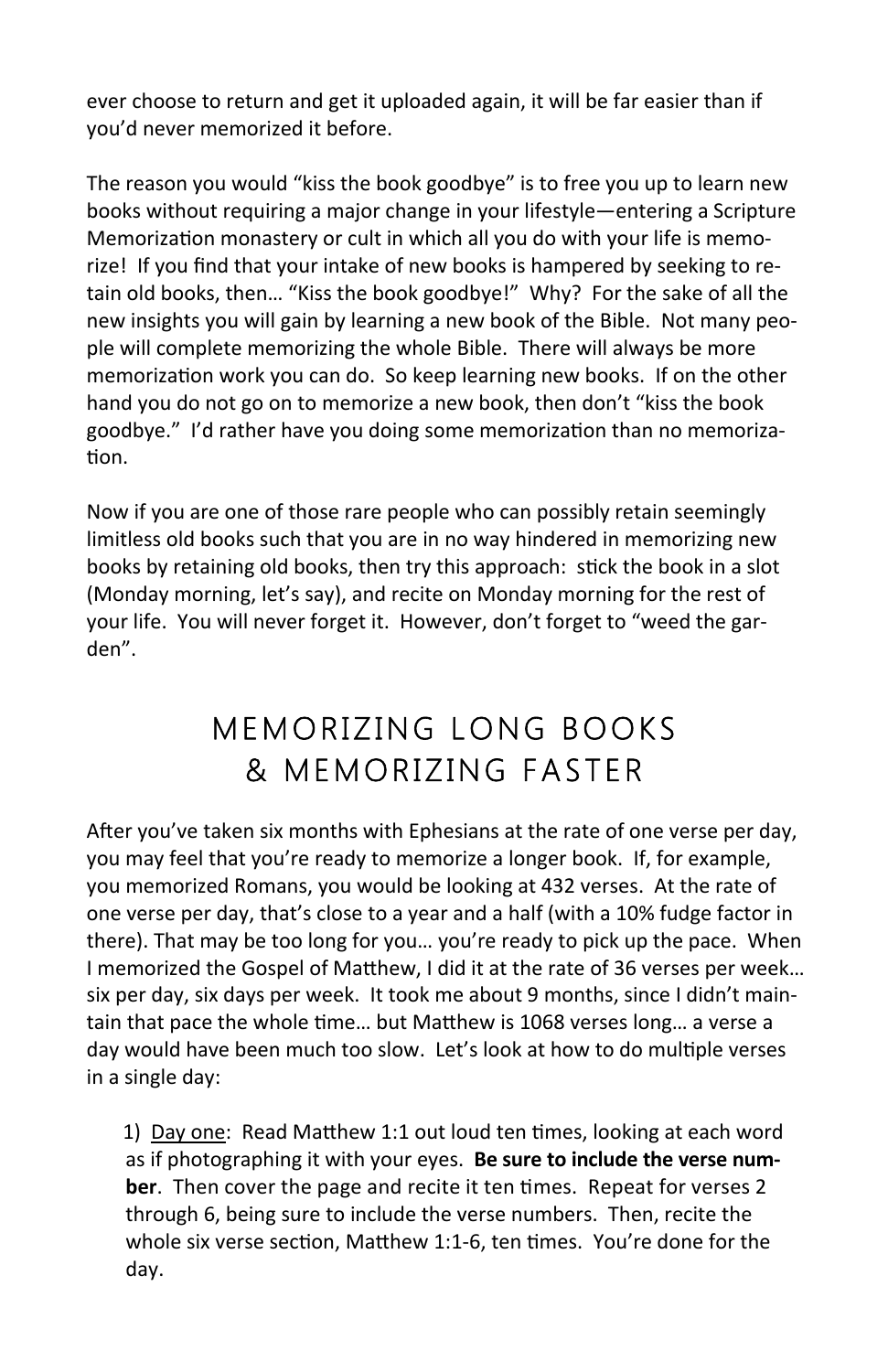#### 2) Day two: **Yesterday's verses first.** Recite yesterday's verses,

Matthew 1:1-6, ten times, being sure to include the verse numbers. Look in the Bible if you need to, just to refresh your memory. Now, do your new verses. Read Matthew 1:7 out loud ten times, looking at each word as if photographing it with your eyes. **Be sure to include the verse number**. Then cover the page and recite it ten times. Repeat for Matthew 1:8-12. Then, recite the whole new six verse section, Matthew 1:7-12, ten times. You're done for the day.

3) Day three: **Yesterday's verses first.** Recite yesterday's verses, Matthew 1:7-12, ten times, being sure to include the verse number. Again, you should look in the Bible if you need to, just to refresh your memory. Old verses next, altogether: Recite Matthew 1:1-12 together once, being sure to include the verse numbers. Now, do your **new verses**. Read Matthew 1:13 out loud ten times, looking at each word as if photographing it with your eyes. **Be sure to include the verse number**. Then cover the page and recite it ten times. Repeat for Matthew 1:14-18. Then, recite the whole new six verse section, Matthew 1:13-18, ten times. You're done for the day.

4) Day four: Yesterday's verses first. Recite yesterday's verses, Matthew 1:13-18, ten times, being sure to include the verse number. Again, you should look in the Bible if you need to, just to refresh your memory. **Old verses next, altogether:** Recite Matthew 1:1-18 together once, being sure to include the verse numbers. Now, do your **new verses**. Read Matthew 1:19 out loud ten times, looking at each word as if photographing it with your eyes. **Be sure to include the verse number**. Then cover the page and recite it ten times. Repeat for Matthew 1:20-24. Then, recite the whole new six verse section, Matthew 1:19-24, ten times. You're done for the day.

The ongoing review (the **"old verses altogether"** stage) will get unwieldy once you're at chapter 7 or 8. At that point, start leaving off chapter 1, then chapter 2, then chapter 3 etc. as you continue to move through the book. Limit the amount of time you spend on the "old verses altogether" stage to fifteen or twenty minutes. Review the chapters you leave off (chapter 1, then 2, then 3) once per week. By the time you get to Matthew 28:20, you will have to divide your long-term review into reasonable portions. This is the "High School Method" of long-term review:

*The High School Method of Long‐Term Review* (using The Gospel of MaƩhew as an example):

1) Read Matthew with a stop watch, and time out ten minutes of verses, reading at a normal rate. This may be Matthew 1-5, depending on your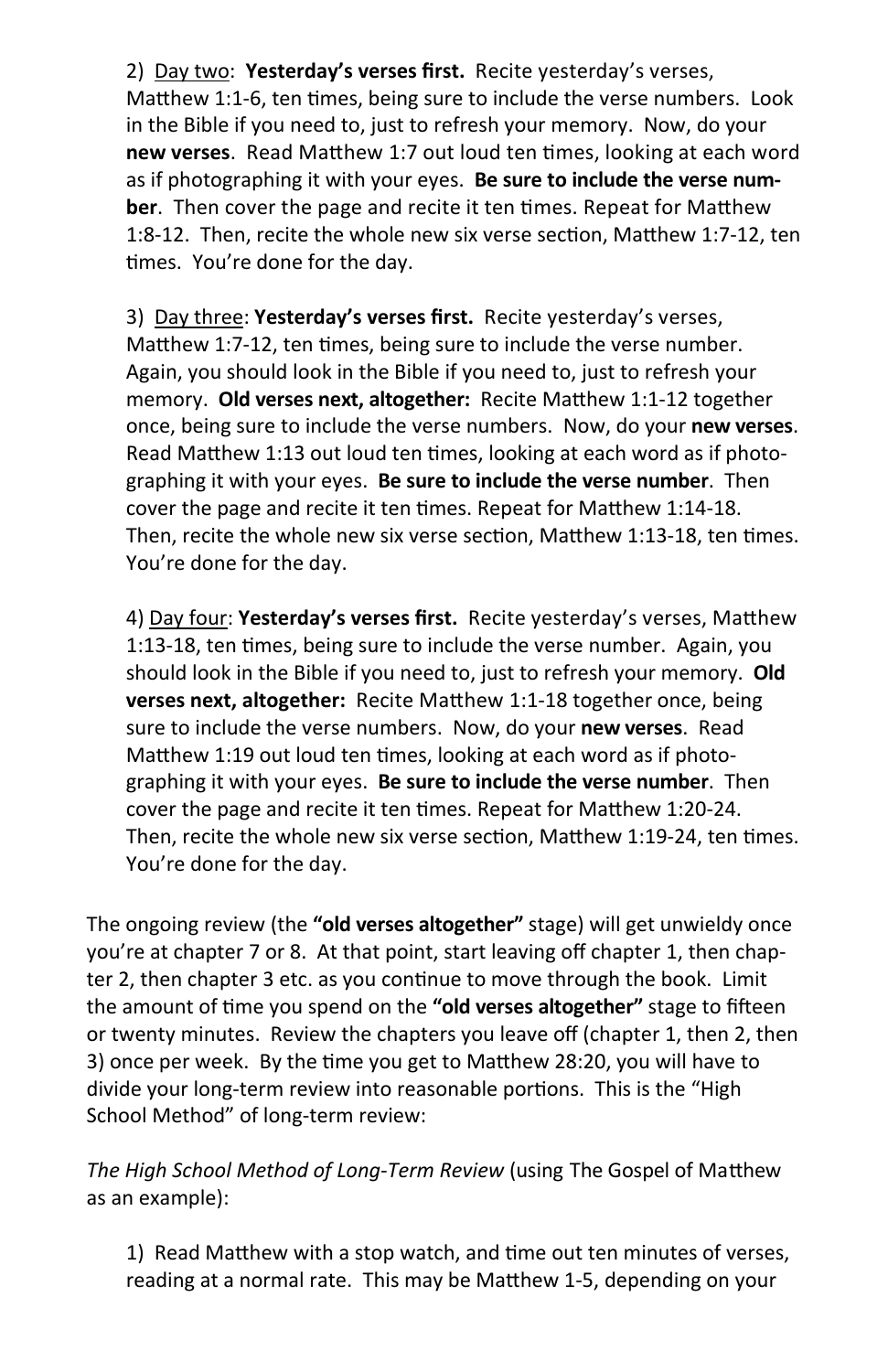normal reading rate. Let's take that as an example. (I average about 125 verses for 10 minutes). NOTE: Stop at major chapter divisions… don't do Matthew 1:1 thru 5:37 for example. Dig deep and get to the end of the nearest chapter, even if it's 11 minutes of reading for you.

2) Recite Matthew 1-5 every day for 25 days. After about 15 days, you should be able to do it without the Bible, if you did your work well the first Ɵme you memorized these verses. Then just do it in the shower or while driving, etc. This shouldn't add anything extra to your day.

3) On the 26<sup>th</sup> day, add the next "ten minutes" of Matthew. Let's say this is Matthew 6-8. Recite Matthew 6-8 every day for 25 days, while continuing Matthew 1-5 for this time. At the end of this period, you will have done Matthew 1-5 for 50 straight days, and Matthew 6-8 for 25 straight days.

4) On the  $51<sup>st</sup>$  day, add the next "ten minutes" (i.e. 125 verses or so) of Matthew. Let's say this is Matthew 9-12. Do these chapters for 25 days, while continuing Matthew 1-5 and 6-8. At the end of this period, you will have done Matthew 1-5 for 75 days, Matthew 6-8 for 50 days, and Matthew 9-12 for 25 days.

5) On the 76<sup>th</sup> day, add the next section... perhaps Matthew 13-15. Do these chapters for 25 days, while continuing Matthew 1-5, 6-8, and 9-12. At the end of this period, you will have done Matthew 1-5 for 100 days, Matthew 6-8 for 75 days, and Matthew 9-12 for 50 days, and Matthew 13 -15 for 25 days. As in a high school, Matthew 1-5 is your "senior class", Matthew 6-8 your "junior class," Matthew 9-12 your "sophomore class," and Matthew 13-15 your "freshman class." The entire reciting process should take no more than 45 minutes, if you've done your timing right. ALSO NOTE... by this time, you should be able to recite Matthew 1-12 at least with no Bible at all… thus, it can be done while you do other things… thus, you will be sitting and doing nothing but memorization for no more than 15-20 minutes at most.

6) On the 101<sup>st</sup> day, you can "graduate" Matthew 1-5, and either "kiss it goodbye" or stick it into a "Monday slot" to do it for the rest of your life. You have done it so many times at this point, you could recite it in your sleep. (Perhaps you do!) Simply recite it every Monday, in addition to the ongoing work you're doing… or, of that's too much, just review it once a month to keep it fresh.

Now, add the next "ten minutes" of Matthew, to replace the "senior class" that just graduated... perhaps its Matthew 16-19. Keep on going with Matthew 6-8 (your new "senior class"), Matthew 9-12 ("junior class"), and Matthew 13-15 ("sophomore class"). At the end of this next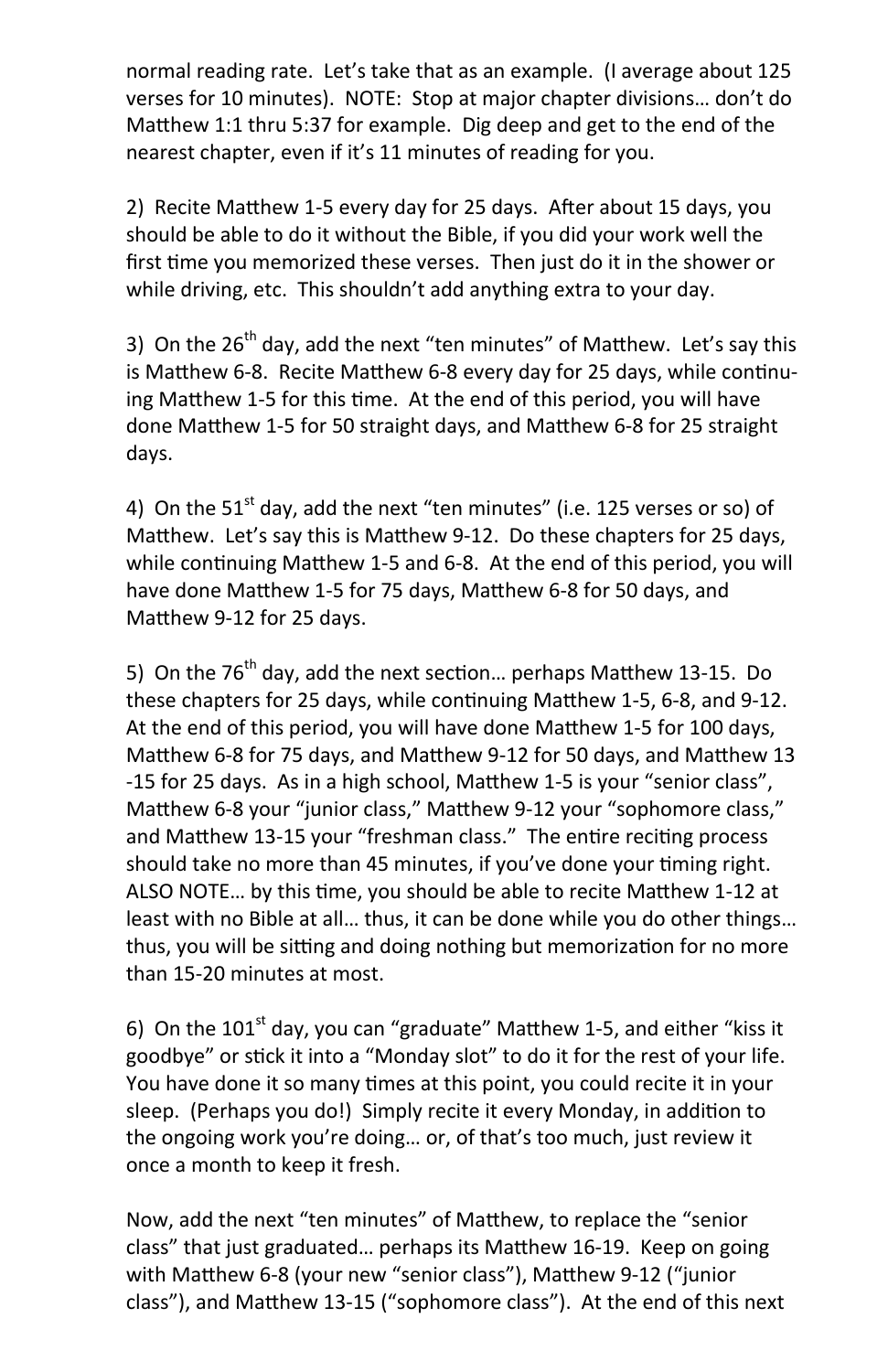period, you will have done Matthew 6-8 for 100 days, Matthew 9-12 for 75 days, Matthew 13-15 for 50 days, and Matthew 16-19 for 25 days.

7) On the  $126<sup>th</sup>$  day, "graduate" Matthew 6-8, and either "kiss it goodbye" or stick it into a "Tuesday slot" to do it for the rest of your life. Add Matthew 20-22, and continue. At the end of this next period, you will have done Matthew 9-12 for 100 days, Matthew 13-15 for 75 days, Matthew 16-19 for 50 days, and Matthew 20-22 for 25 days.

8) On the 151<sup>st</sup> day, "graduate" Matthew 9-12, and either "kiss it goodbye" or stick it into a "Wednesday slot" to do it for the rest of your life. Add Matthew 23-25, and continue. At the end of this next period, you will have done Matthew 13-15 for 100 days, Matthew 16-19 for 75 days, Matthew 20-22 for 50 days, and Matthew 23-25 for 25 days.

9) On the 176<sup>th</sup> day, "graduate" Matthew 13-15, and either "kiss it goodbye" or stick it into a "Thursday slot" to do it for the rest of your life. Add Matthew 26-27, and continue. At the end of this next period, you will have done Matthew 16-19 for 100 days, Matthew 20-22 for 75 days, Matthew 23-25 for 50 days, and Matthew 26-27 for 25 days.

10) On the 201 $^{\text{st}}$  day, you can "graduate" Matthew 16-19, and either "kiss it goodbye" or stick it into a "Friday slot" to do it for the rest of your life. Now you can finally add Matthew 28 to your review cycle. Continue on, but add no new verses. Go until you have finished your 100 days on Matthew 28 (the 300<sup>th</sup> day). After about 25 days of doing Matthew 28, you should be able to recite the entire Gospel of Matthew at a good rate of accuracy, totally from memory. At that point, you can fall on your knees and give thanks to God for His goodness to you. But keep doing your work until you've finished your 100 days for all verses.

11) Review each section one a week or once a month as you feel the need, in order to keep it fresh, or "kiss it all goodbye" and memorize the Gospel of John (or the Book of Daniel… whatever excites your heart!)

It is my prayer that God will raise up a generation of people who do this labor, thus presenting themselves to God as those approved, workers who do not need to be ashamed, and who correctly handle the Word of Truth. (cf. 2 Timothy 2:15) The lost people in our nation and the weak and immature churches which have so proliferated are in deep need of the meat of the Word and those qualified to give it to them. May God bless your diligence and hard work!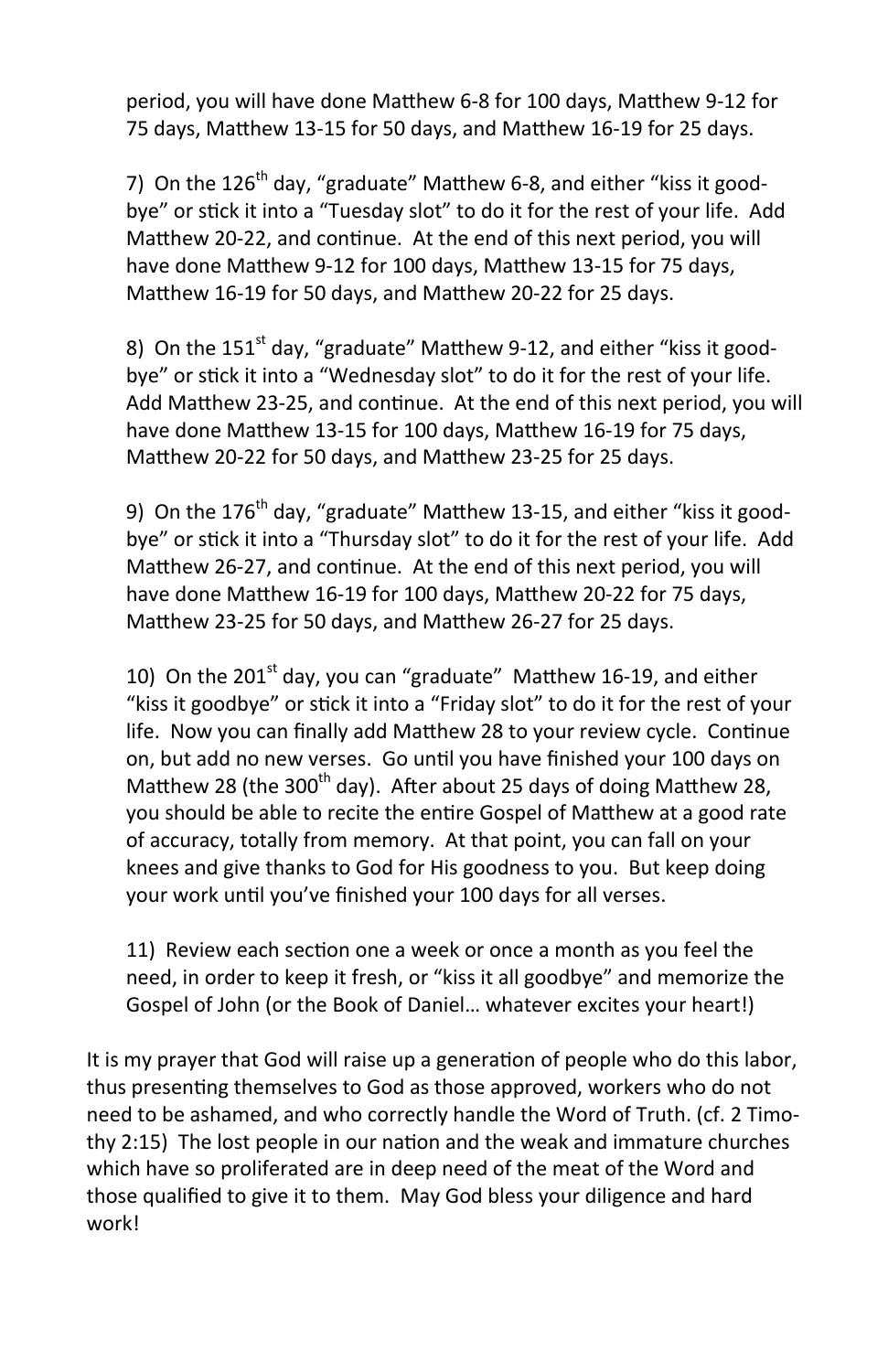### Appendix 1 Ephesians Weekly Schedule

| Weeks   | <b>New Verses</b>   | <b>Old Verses</b>  |
|---------|---------------------|--------------------|
| Week 1  | Ephesians 1:1-1:6   |                    |
| Week 2  | Ephesians 1:7-1:12  | Ephesians 1:1-1:6  |
| Week 3  | Ephesians 1:13-1:18 | Ephesians 1:1-1:12 |
| Week 4  | Ephesians 1:19-2:1  | Ephesians 1:1-1:18 |
| Week 5  | Ephesians 2:2-2:7   | Ephesians 1:1-2:1  |
| Week 6  | Ephesians 2:8-2:13  | Ephesians 1:1-2:7  |
| Week 7  | Ephesians 2:14-2:19 | Ephesians 1:1-2:13 |
| Week 8  | Ephesians 2:20-3:3  | Ephesians 1:1-2:19 |
| Week 9  | Ephesians 3:4-3:9   | Ephesians 1:1-3:3  |
| Week 10 | Ephesians 3:10-3:15 | Ephesians 1:1-3:9  |
| Week 11 | Ephesians 3:16-3:21 | Ephesians 1:1-3:15 |
| Week 12 | Ephesians 4:1-4:6   | Ephesians 1:1-3:21 |
| Week 13 | Ephesians 4:7-4:12  | Ephesians 1:1-4:6  |
| Week 14 | Ephesians 4:13-4:18 | Ephesians 1:1-4:12 |
| Week 15 | Ephesians 4:19-4:24 | Ephesians 1:1-4:18 |
| Week 16 | Ephesians 4:25-4:30 | Ephesians 1:1-4:24 |
| Week 17 | Ephesians 4:31-5:4  | Ephesians 1:1-4:30 |
| Week 18 | Ephesians 5:5-5:10  | Ephesians 1:1-5:4  |
| Week 19 | Ephesians 5:11-5:16 | Ephesians 1:1-5:10 |
| Week 20 | Ephesians 5:17-5:22 | Ephesians 1:1-5:16 |
| Week 21 | Ephesians 5:23-5:28 | Ephesians 1:1-5:22 |
| Week 22 | Ephesians 5:29-6:1  | Ephesians 1:1-5:28 |
| Week 23 | Ephesians 6:2-6:7   | Ephesians 1:1-6:1  |
| Week 24 | Ephesians 6:8-6:13  | Ephesians 1:1-6:7  |
| Week 25 | Ephesians 6:14-6:19 | Ephesians 1:1-6:13 |
| Week 26 | Ephesians 6:20-6:24 | Ephesians 1:1-6:19 |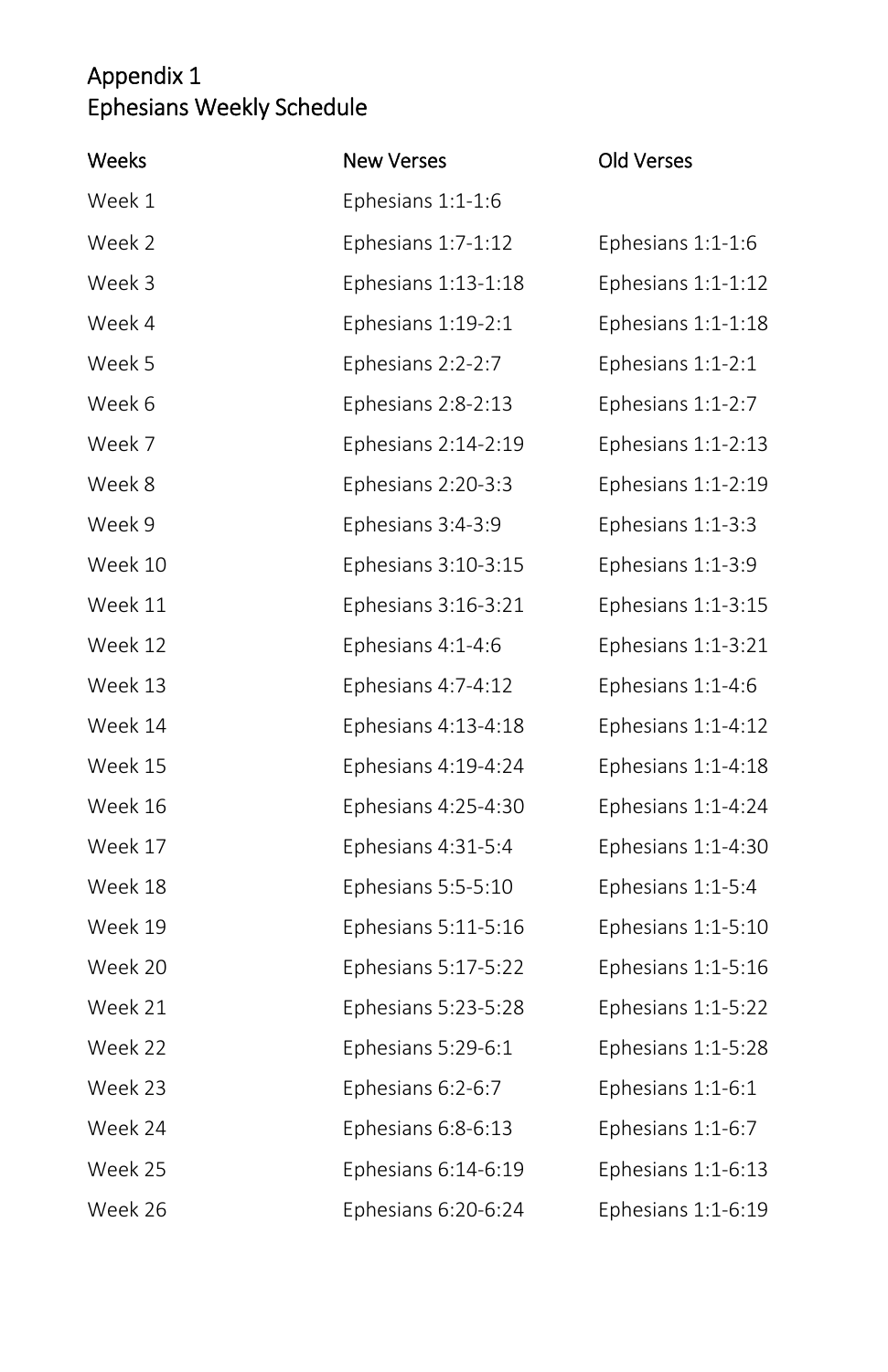#### Appendix 2 Sample Weekly Schedule

| WEEK 1<br>Ephesians 1:1-6 | Yesterday's Verse | Old Verses<br>Together | <b>New Verse</b> |
|---------------------------|-------------------|------------------------|------------------|
| Day 1                     |                   |                        | Ephesians 1:1    |
| Day 2                     | Ephesians 1:1     | Ephesians 1:1          | Ephesians 1:2    |
| Day 3                     | Ephesians 1:2     | Ephesians 1:1-2        | Ephesians 1:3    |
| Day 4                     | Ephesians 1:3     | Ephesians 1:1-3        | Ephesians 1:4    |
| Day 5                     | Ephesians 1:4     | Ephesians 1:1-4        | Ephesians 1:5    |
| Day 6                     | Ephesians 1:5     | Ephesians 1:1-5        | Ephesians 1:6    |

 $\frac{1}{2}$ 

| WEEK 24<br>Ephesians 6:8-13 | Yesterday's Verse | Old Verses<br>Together | <b>New Verse</b> |
|-----------------------------|-------------------|------------------------|------------------|
| Day 1                       | Ephesians 6:7     | Ephesians 1:1-6:7      | Ephesians 6:8    |
| Day 2                       | Ephesians 6:8     | Ephesians 1:1-6:8      | Ephesians 6:9    |
| Day 3                       | Ephesians 6:9     | Ephesians 1:1-6:9      | Ephesians 6:10   |
| Day 4                       | Ephesians 6:10    | Ephesians $1:1-6:10$   | Ephesians 6:11   |
| Day 5                       | Ephesians 6:11    | Ephesians $1:1-6:11$   | Ephesians 6:12   |
| Day 6                       | Ephesians 6:12    | Ephesians $1:1-6:12$   | Ephesians 6:13   |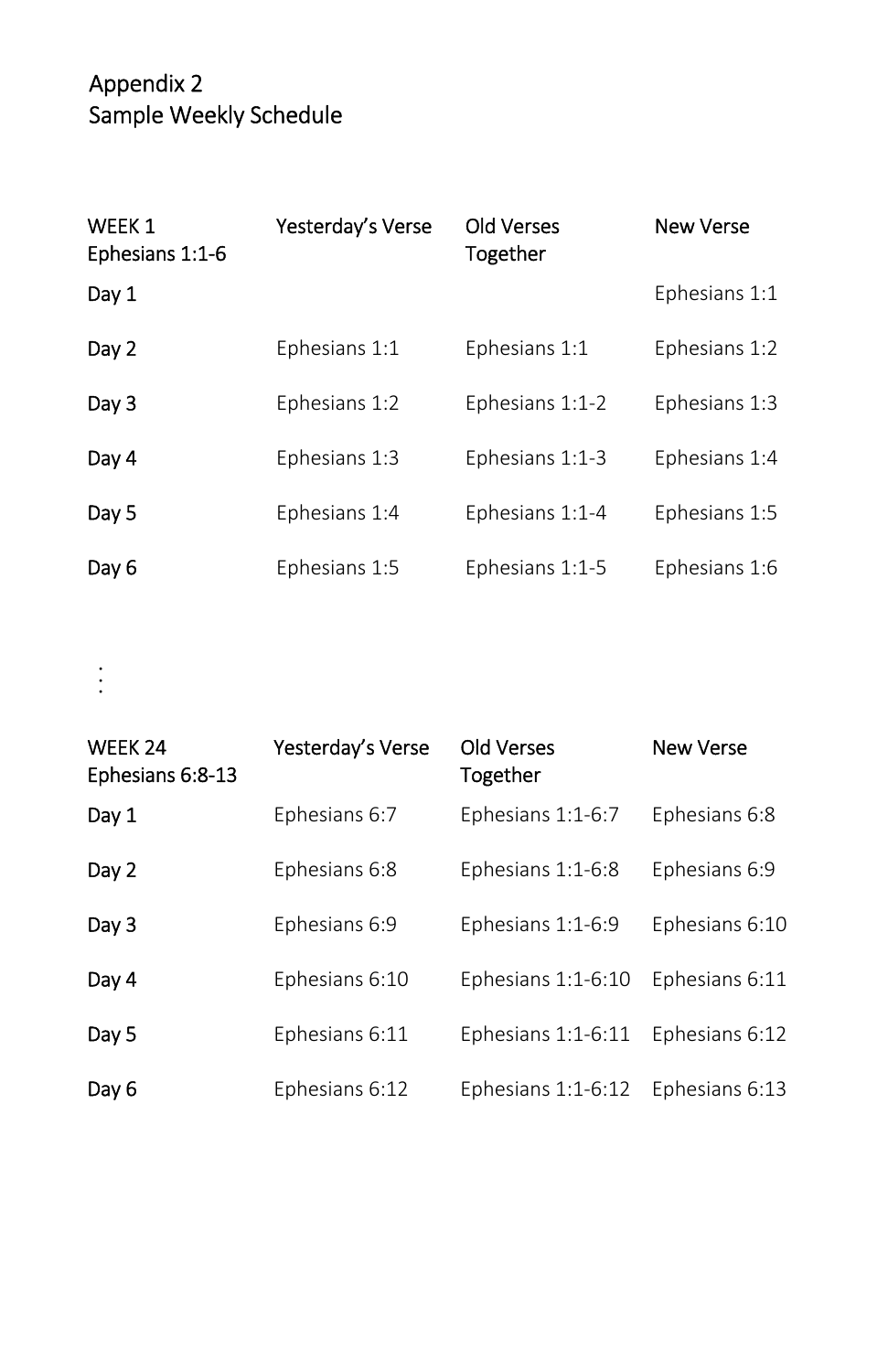### Appendix 3 Verses per book

| Old Testament | Number of     | Song of Solomon | 117  |
|---------------|---------------|-----------------|------|
| <b>Books</b>  | <b>Verses</b> | Isaiah          | 1292 |
| Genesis       | 1533          | Jeremiah        | 1364 |
| Exodus        | 1213          | Lamentations    | 154  |
| Leviticus     | 859           | Ezekiel         | 1273 |
| Numbers       | 1288          | Daniel          | 357  |
| Deuteronomy   | 959           | Hosea           | 197  |
| Joshua        | 658           | Joel            | 73   |
| Judges        | 618           | Amos            | 146  |
| Ruth          | 85            | Obadiah         | 21   |
| 1 Samuel      | 810           | Jonah           | 48   |
| 2 Samuel      | 695           | Micah           | 105  |
| 1 Kings       | 816           | Nahum           | 47   |
| 2 Kings       | 719           | <b>Habakkuk</b> | 56   |
| 1 Chronicles  | 942           | Zephaniah       | 53   |
| 2 Chronicles  | 822           | Haggai          | 38   |
| Ezra          | 280           | Zechariah       | 211  |
| Nehemiah      | 406           | Malachi         | 55   |
| Esther        | 467           |                 |      |
| Job           | 1070          |                 |      |
| Psalm         | 2461          |                 |      |
| Proverbs      | 915           |                 |      |
| Ecclesiastes  | 222           |                 |      |

| <b>New Testament</b> | Number of     | 1 Timothy      | 113 |
|----------------------|---------------|----------------|-----|
| <b>Books</b>         | <b>Verses</b> | 2 Timothy      | 83  |
| Matthew              | 1071          | Titus          | 46  |
| Mark                 | 678           | Philemon       | 25  |
| Luke                 | 1151          | <b>Hebrews</b> | 303 |
| John                 | 879           | James          | 108 |
| Acts                 | 1007          | 1 Peter        | 105 |
| Romans               | 433           | 2 Peter        | 61  |
| 1 Corinthians        | 437           | 1 John         | 105 |
| 2 Corinthians        | 257           | 2 John         | 13  |
| Galatians            | 149           | 3 John         | 14  |
| Ephesians            | 155           | Jude           | 25  |
| Philippians          | 104           | Revelation     | 404 |
| Colossians           | 95            |                |     |
| 1 Thessalonians      | 89            |                |     |
| 2 Thessalonians      | 47            |                |     |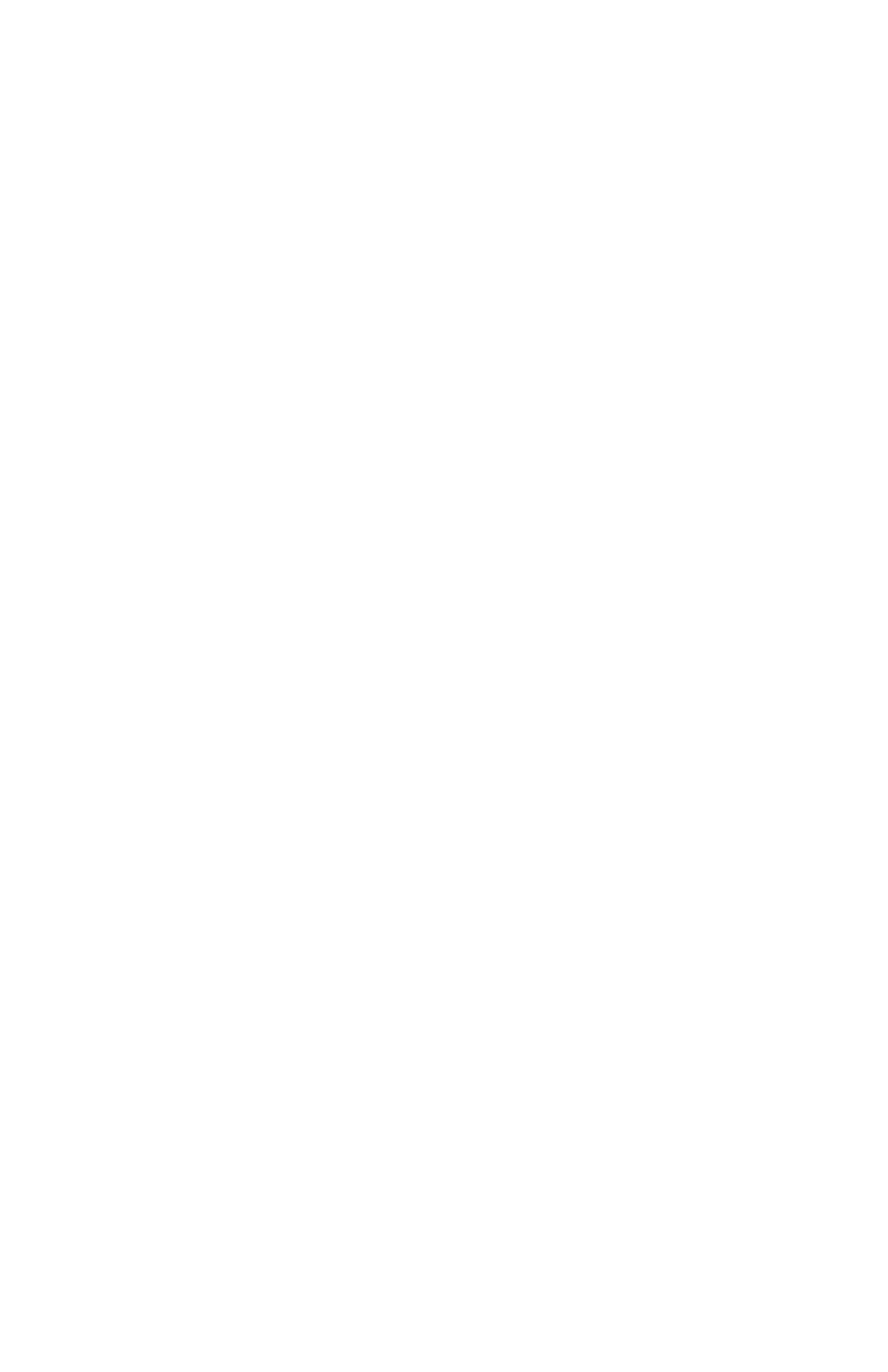*Andy was born in Boston, MassachuseƩs where he later earned his bachelor's degree in Mechanical Engineering from MIT in 1984. He then began his career as a Mechanical Engineer with Eaton-Nova Corpora-Ɵon in Beverly, MassachuseƩs. He and his wife ChrisƟ married on May 14, 1988, and they have two sons (Nathaniel & Calvin) and three daughters (Jenny, Carolyn, & Daphne).* 



*Andy started his seminary training while working as an engineer and earned his Masters of Divinity from Gordon-Conwell Theological Seminary in 1990. In 1992, Andy resigned from his engineering posiƟon to pastor the New Meadows Baptist Church in Topsfield, Massachusetts. The Davis family followed the call of the Lord to Tokushima, Japan, where they were involved in church planting through the International Mission Board from 1993-1995. Andy graduated from the Southern BapƟst Theological Seminary in Louisville, KY, with a Ph.D. in Church History in 1998. In October of 1998, Andy accepted a call to be the senior pastor of First BapƟst Church in* Durham, NC. He has also served Southeastern Baptist Theo*logical Seminary in Wake Forest, NC as Visiting Professor of Historical Theology from 2005 unƟl the present.* 

*Andy is the author of various arƟcles, book chapters, and books, and recently published An Infinite Journey, publisher Ambassador InternaƟonal, 2014.* 

*The passion of Andy's life is using the perfect Word of God to minister to people and advance the Kingdom of Jesus Christ in Durham and to the ends of the earth.*